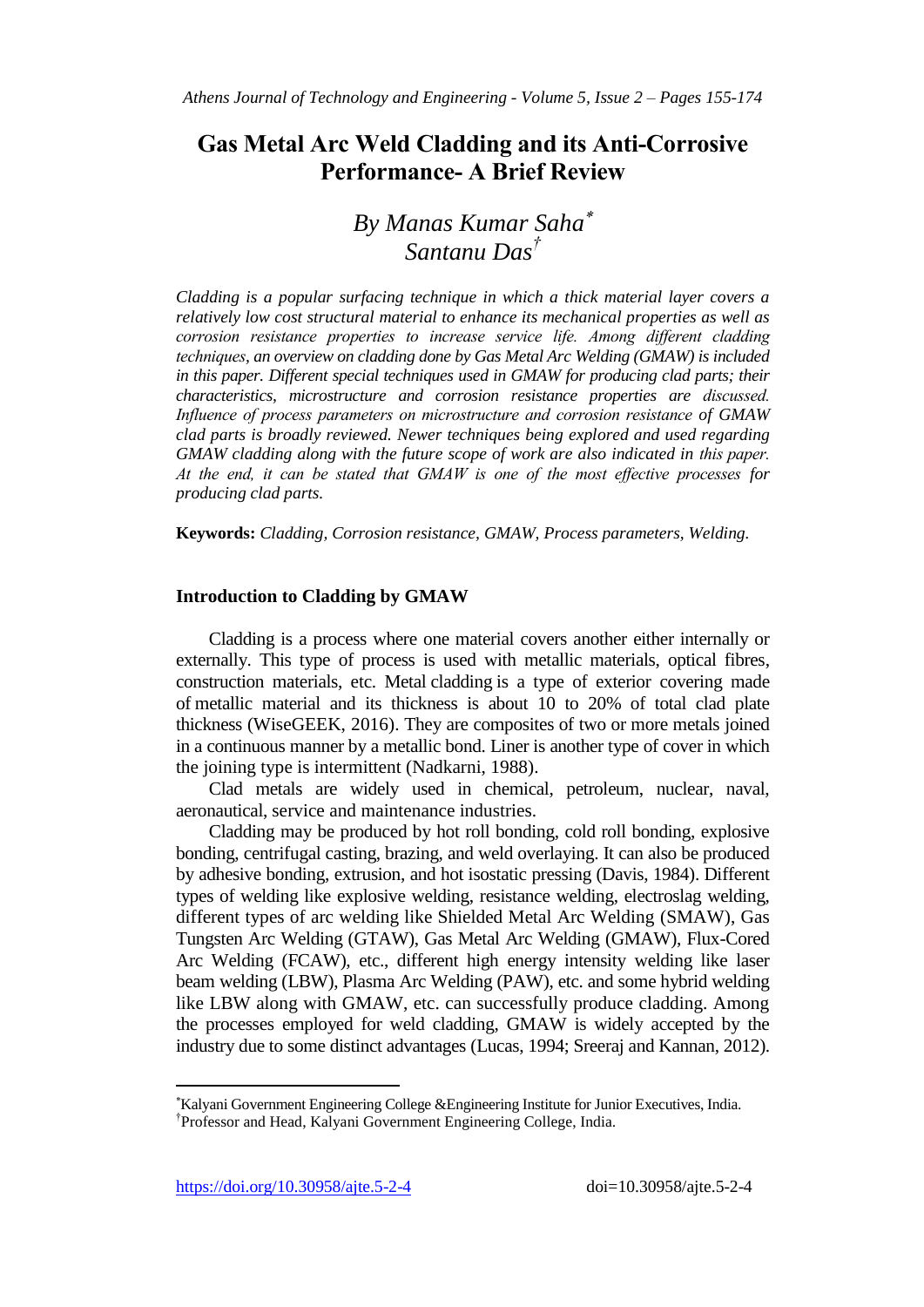GMAW cladding method was reported to have high reliability, all position capability, high production rate, suitability for applying to ferrous and non-ferrous materials, cleanliness and ease of mechanization. It is also easy to use, cheap and does not use flux (Saha et al., 2015).

Objective of this paper is to discuss the effectiveness of GMAW cladding among other cladding processes. Influence of different process parameters is discussed that can improve clad quality. Improving quality of cladding by optimum use of process parameters is also reviewed. Influence of favourable microstructure and weld bead in improving corrosion resistance of clad part is also discussed along with the outline of future scope of work.

#### **Influences of Different Parameters on GMAW Cladding**

One should consider favourable working parameters influencing weld bead produced by GMAW. Several experiments were conducted to evaluate the effect of process parameters of gas metal arc welding using  $100\%$  CO<sub>2</sub> gas shield (Sabiruddin et al., 2009; Sarkar, and Das, 2011; Sabiruddin et al., 2013; Saha et al., 2012). Elaborate experiments were conducted for GMAW using austenite stainless steel wire electrode (Khara et al., 2011; Verma et al., 2013a; Verma et al., 2013b). In both cases, welding current, welding voltage, torch travel speed, nozzle-to-tip distance, shielding gas composition, etc. took major role to determine the quality of weldment. Gas flow rate, nozzle angle with vertical, etc. played secondary role for determining quality of weld. The well accepted ranges of different process parameters for different materials combinations (metal substrate and clad layer) were investigated. For austenitic stainless steel (316) cladding on low alloy steel produced by GMAW using  $CO<sub>2</sub>$  as shielding gas, minimum corrosion rate was found at 100 A current, 8.7 mm/s torch travel speed and 24 volt (Khara et al., 2016). In case of another low alloy base material, the austenitic stainless steel cladding exhibited maximum corrosion resistance at 145 A, 26V and 535.8 mm/min travel speed (Verma et al., 2017). Figure 1shows variation of microstructures of austenitic stainless steel cladding on low alloy steel base materials exhibiting maximum corrosion resistance within experimental domain. However, there lies scope for exploring appropriate process parameters for different materials used in engineering field.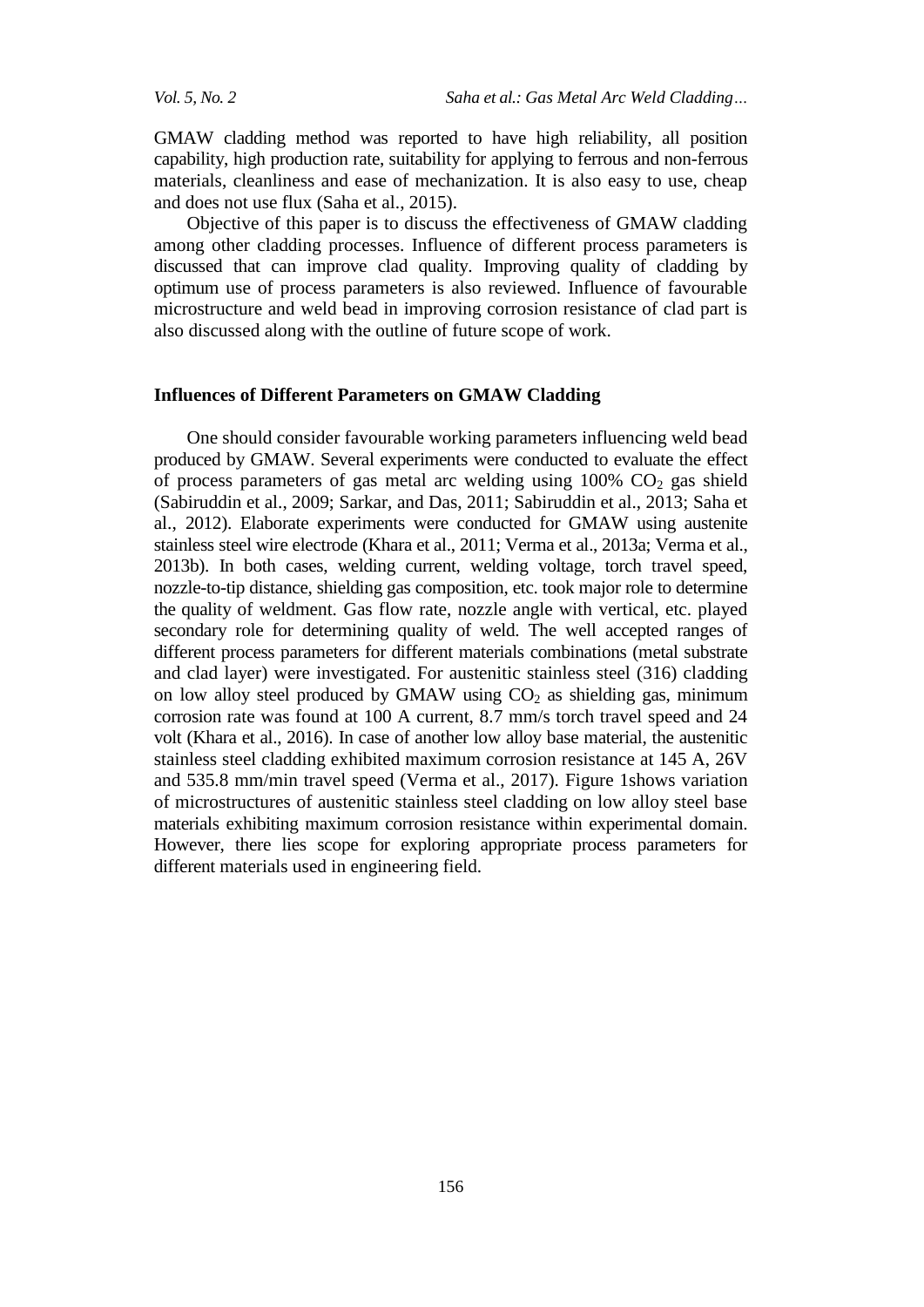**Figure 1.** *Microstructure of 316 Austenitic Stainless Steel with Two Variations on Cladding on Low Alloy Steel (Khara et al., 2016)*



The mechanical strength of GMAW clad metal is influenced not only by the composition of the metal, but also by the clad bead shape. The clad bead shape is an indication of bead geometry. Unlike welding, the objective of cladding is quite different. In case of cladding, the penetration of weld bead should be minimum, so as to keep the dilution at minimum level. The acceptable clad bead geometry depends broadly on heat input which further depends on arc voltage, welding current, and arc travel speed. Weld bead geometry also depends on gas flow rate, wire feed rate, welding speed, torch angle, nozzle- tip distance, etc. Hence, the relationship between input process parameters and bead parameters are necessary to study the clad bead geometry and its shape relationships. This may be achieved by selecting proper design of experiment (Montgomery, 1984) and development of mathematical models. Several experiments were conducted to develop mathematical models among process parameters in case of GMAW cladding applied to various materials. There is no such general equation or relationship existing among all parameters for all materials. The relation varies with variation of alloying elements.

Going by the above, cladding of structural steel with duplex stainless steel filler wire with flux core using GMAW process was performed to achieve optimum process parameters through Response Surface Methodology (RSM) technique to produce cladding that would have desired properties (Shahi and Pandey, 2011). Process parameters were also optimized to get better weld bead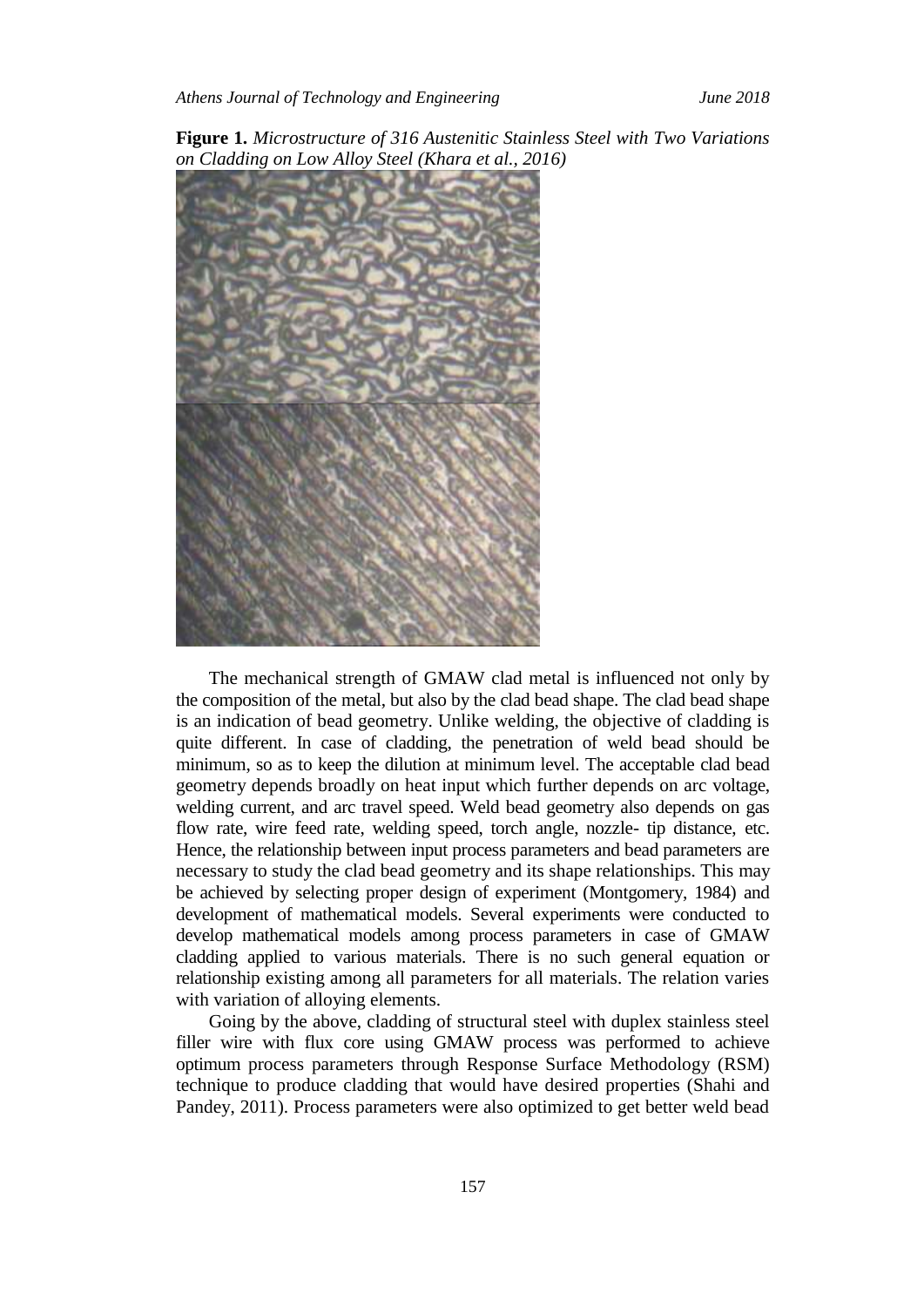geometry using Taguchi method and regression analysis technique in another work (Kolahan and Heidari, 2009). Datta et al. (2008) and (2009) applied grey based Taguchi method and PCA-based hybrid Taguchi method in some experiments using submerged arc welding to optimize process parameters and obtained better weld bead geometry. An experimental study was carried out to develop mathematical models for predicting clad bead geometry and its shape relationships of austenitic stainless steel claddings deposited by gas metal arc welding process (Kannan and Yoganandh, 2010). In one such experiment of GMAW cladding, optimization of process parameters was done by Artificial Neural Network (ANN) and multiple regression method (Saha and Das, 2016). The optimum process parameters were tried to determine based on central composite rotatable design with full replication technique in a recent study to evaluate minimum dilution by ANOVA or RSM (Sreeraj et al., 2013a; Sreeraj et al., 2013b). In a recent study, Minitab 15 was used as a mathematical tool for optimizing process parameters to get a corrosion resistant single layer cladding on mild steel by GMAW method (Kumar et al., 2012).

In a more recent work, it has been observed that within a certain range of values of process parameters in case of duplex stainless steel cladding on low alloy steel by GMAW process, weld bead parameters like height, width, depth of penetration, penetration shape factor (PSF) and reinforcement form factor (RFF) keep linear relationship with heat input on the whole. Linear relations among them were obtained by regression analysis and the results agree with the real data with negligible error (Mondal et al., 2016). It was observed that height, width, reinforcement, PSF and RFF increase with increase in heat input. Among all weld bead parameters, weld width was found to increase in faster mode with increase in heat input.

The metal transfer mode is one of the determining factors for weld bead geometry as well as the microstructure. Some welding defects are also caused due to some metal transfer mode which is also dependent on welding current, arc voltage, tip-to-nozzle distance, gas flow rate, heat input, etc. In GMAW-P, process the drop detachment mechanism was investigated in case of steel and aluminium and the result indicated different forces responsible for this (Waszink and Piena, 1986). In another study, it was observed that the pulsing parameters greatly influenced the characteristics of the clad layer and interactive layer. GMAW-P produced lower dilution, finer microstructure of the clad layer relative to the clad part produced by constant current GMAW. It was concluded because of the capability of the pulsed current GMAW to produce a comparatively finer microstructure, higher deposition, lower dilution and smaller depth of fusion of the cladding and lower hardness of an interactive layer formed in the cladding adjacent to the base metal (Ghosh et al., 1998).

In an experimental investigation, drop detachment and drop velocity of molten metal were explored during GMAW-P in thin aluminium sheet. The result showed that transfer of droplet significantly controlled quality of weld. The role of frequency and duty cycle were preliminarily found to control drop transfer. Pulsing variables, namely peak current, base current, peak time and base time were reported to have influenced metal transfer mode in GMAW-P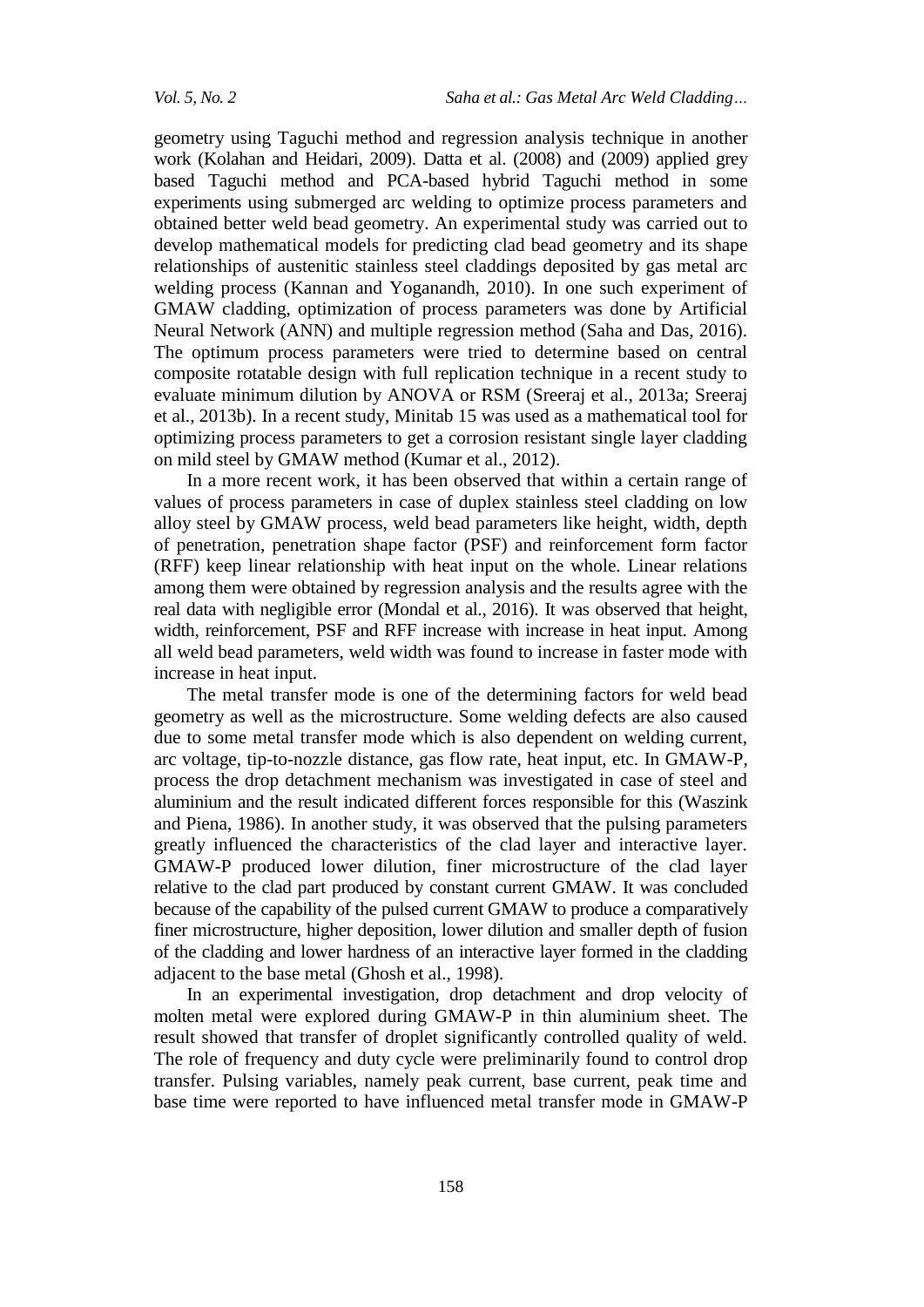technique (Praveen et al., 2006). Optimization of process parameters to achieve controlled weld bead penetration in Pulsed Gas Metal Arc Welding was tried in another work using Genetic Algorithm. Process parameters selected were pulse frequency, wire feed rate, thickness of the plate, wire feed rate/travel speed ratio, and peak current (Kanti et al., 2013).

Convexity Index, a ratio of weld bead height to weld bead penetration, is an important factor for weld bead geometry. It was observed that in Pulsed MIG (P-MIG) welding, convexity index could be controlled by process parameters like welding current, travel speed and nozzle-tip distance. RSM (response surface methodology) was used as the mathematical model to DOE (Prabhu et al., 2014). One similar experimental work was conducted in pulsed GMAW cladding of 316L stainless steel on 65X pipeline steel to evaluate influence of process parameters on weld bead geometry. It was observed that width, height, depth and dilution of weld metal increased with increasing wire feed rate, but the contact angle decreased first and again increased after reaching a minimum value. Also, the values of width, depth, height, and the contact angle of weld metal declined with rising values of both welding speed and dilution. Dilution enhanced on an average of about 6% and angle of contact reduced to about  $7^0$  with decreasing electrode extension. Mathematical models were generated to evaluate relationship among process parameters with dilution and weld bead geometry (Nouri et al., 2005).

Automated robotic gas metal arc welding (GMAW) was applied to develop controlled-dilution, high-quality stainless-steel GMAW cladding procedures that met stringent porosity requirements. To do so, commercially available 308L and 309L filler metals were used to minimize contact tip wear and to maximize arc-on time between tip changes. Constant voltage GMAW (CV GMAW) and pulsed GMAW were evaluated using two shielding gas mixtures. Mathematical model was created to investigate the effect of welding mode, welding technique, electrode chemistry, and the shielding gas used on porosity of the clad layer (Purslow, 2013).

Since long, type 312 stainless steel containing Cr (28% to 32% by wt.) in the weld wire had increasingly been used a preferred overlay alloy for aggressive batch digesters. However, because of its high chromium content, type 312 SS weld overlay was reported to be susceptible to weld solidification cracking when applied to carbon steel substrate. Pulsed spray GMA welding in vertical mode produced crack free overlay successfully (Lai and Hulsizer, 1999).

A number of experiments were conducted for exploring better cladding material, newer welding technique or modification of techniques, better mathematical model to relate the influence of process parameters, checking the response parameter, making different standards, etc. However, most of the experiments were conducted to control the process parameters of GMAW to get the best possible weld bead geometry. In case of cladding, the prime challenge for engineers is to keep minimum dilution of filler metal to restrict the fall of performance of filler materials as well as to make sufficient strength of the joint of two dissimilar metals.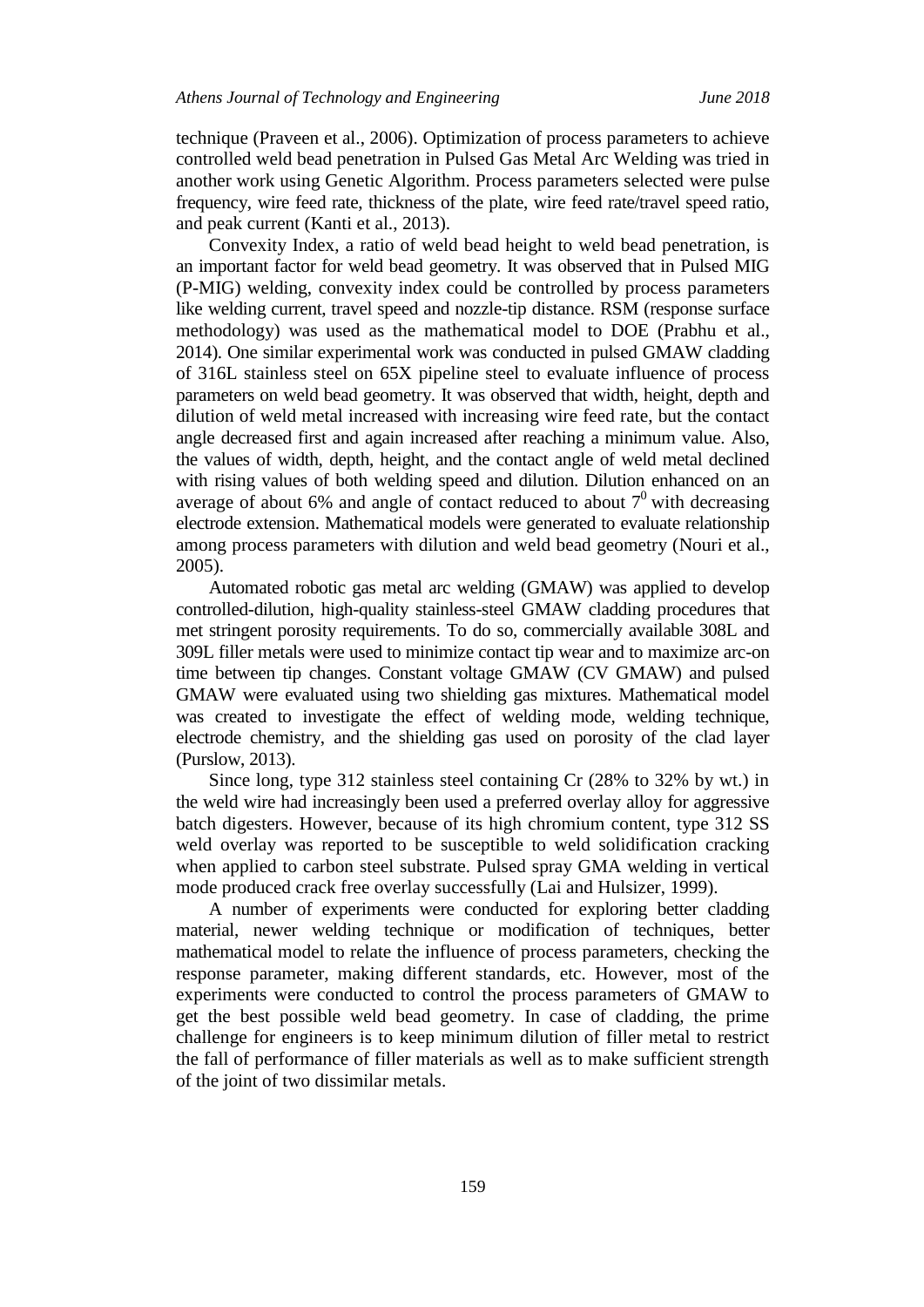In an early experiment, 12% dilution had been achieved in austenitic stainless steel cladding on structural steel by controlling process parameters in automated GMAW process (Murugan and Parmar, 1997). In one recent experiment, influence of process parameters on dilution was investigated in case of GMAW cladding of austenitic stainless steel on structural steel substrate. Process parameters were chosen as welding current, welding speed, gun angle, contact tip-to-work distance and pinch. Full factorial design was constructed and mathematical model used was artificial neural network and particle swarm optimization tool. The proposed model gave results which were very near to the real data (Sreeraj et al., 2013c). In another austenitic stainless steel cladding experiment by GMAW, process parameters were selected as welding voltage, welding current, welding speed, bead offset, etc.

Heat input to the cladding process tends to control bead geometry, composition, microstructure, and ferrite content and corrosion properties. Bead geometry influences the number of welding passes required to deposit on the given surface. The percentage of offset influences the dilution of filler metal and thickness of the deposited layer. By means of simulation, it was observed that wire feed rate and welding speed influenced weld bead geometry significantly (Senthikumar et al., 2014). In another investigation, the influence of heat input on super duplex stainless steel was found out. Process parameters like welding current, torch travel speed, tip-to-nozzle distance, welding gun angle were reported to have influence on weld bead geometry components along with different shape factors like reinforcement form factor (RFF) and penetration shape factor (PSF). Additionally RFF was reportedly influenced by melting rate and resistant heating of electrode, and PSF was affected by arc force and arc length (Senthikumar et al., 2015).

Trial runs with a combination of parameters were done to predict effects of welding variables on duplex stainless steel (E2209T0-1) cladding made on low carbon steel substrate. At a moderate heat input (0.38 kJ/mm) corresponding to 28V weld voltage, 145 A weld current and 516 mm/min weld torch speed, favourable microstructure of the clad portion was obtained. At this condition, corrosion rate was shown to be minimum (Verma et al., 2014).

Comparison of the effect of gas metal arc welding techniques on some mechanical properties of duplex stainless steel was made in another experimental study. The post weld heat treatment of welded samples was carried out (quenching in engine and neem oil) and the result indicated that the post heat treatment process influenced the mechanical property of clad part made by GMAW a lot. The research also showed that the stress relief heat treatment gave better strength up to  $(331 \text{ MN/m}^2)$  than that were quenched in lubricating oil  $(329 \text{ MN/m}^2)$  $MN/m<sup>2</sup>$ ) and neem oil (222 MN/m<sup>2</sup>), but the reverse trend was noticed in terms of toughness (Ibrahim et al., 2013).

Investigation was done to check the effect of auxiliary preheating of the solid filler wire in mechanized gas metal arc welding (GMAW) process (by preheating the filler wire autonomously prior to its coming out from the torch by the help of a specially designed torch) on the quality of the single layer stainless steel overlay. External preheating of the filler wire developed greater contribution of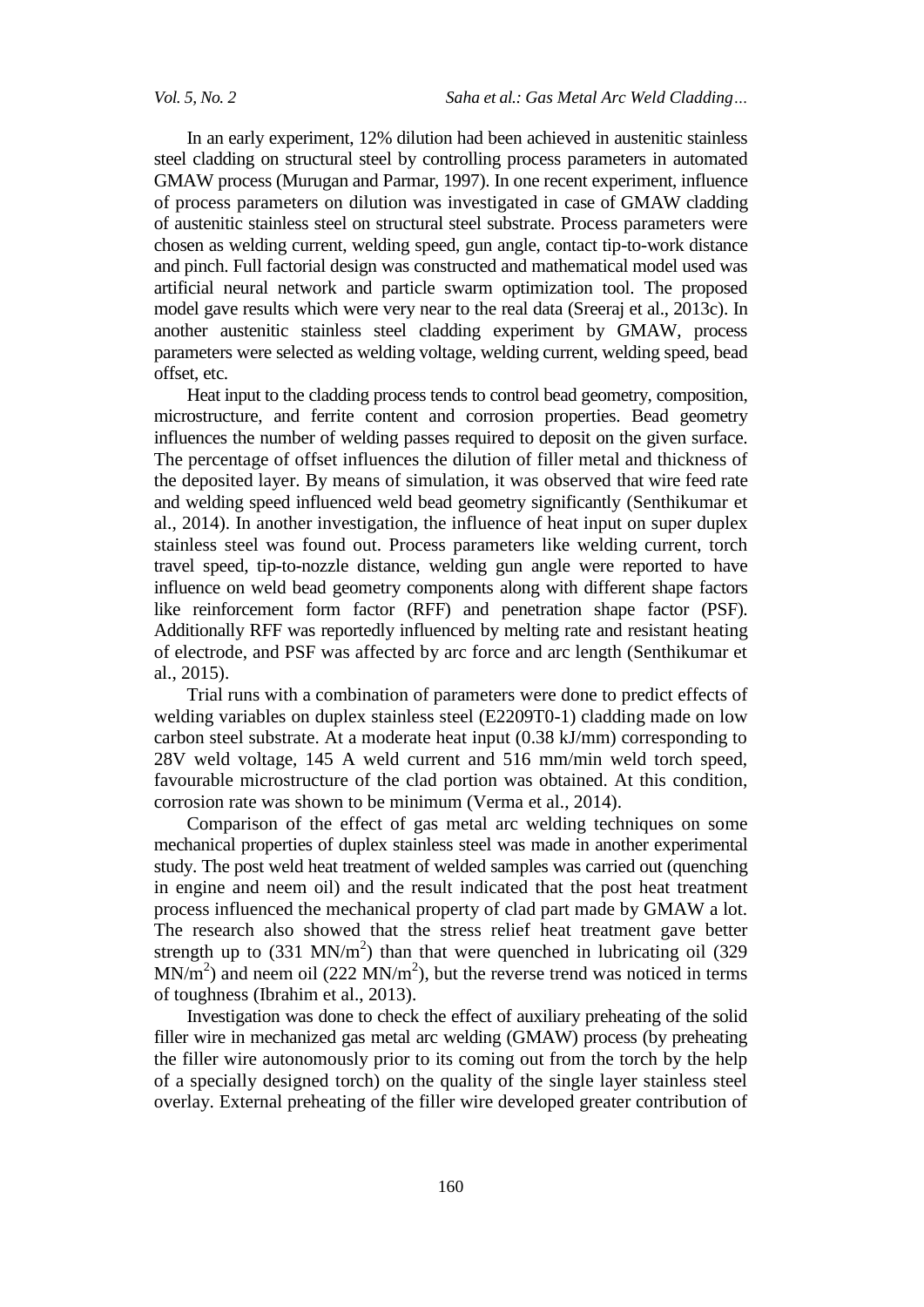arc energy by resistive heating due to which significant drop in the main welding current values were observed. Resulting weld bead was of low dilution. It was found that claddings obtained during the preheating arrangement possessed higher content of ferrite phase along with higher amount of alloying elements like chromium, nickel and molybdenum and lower content of carbon compared to conventional GMAW claddings. The resulting microstructure provided overlays with superior mechanical and corrosion resistance properties. The proposed process was reported to be technically superior and had increased productivity with low cost (Shahi and Pandey, 2008). Another approach was adopted to get optimum weld bead geometry in case of pre heated filler-GMAW process for stainless steel cladding using Response Surface Methodology (Sreeraj et al., 2013c).

A novel welding method named consumable double electrode with a single arc (DESA)-GMAW was proposed providing controlled heat input with increased filler wire deposition rate. The welding process could be quite stable with appropriate welding parameters: one filler wire kept arcing stably with regular metal transfer process, and the other filler wire was short-circuited with workpiece all through and was fed into the welding pool stably and smoothly. The transverse section of the weld bead was analyzed, and it was found that the penetration could be effectively decreased with high metal deposition rate by using consumable DESA-GMAW (Shahi, and Pandey, 2011; Wei et al., 2013).

Cladding by GMAW is basically welding between two dissimilar metallic materials and the joint is prone to crack propagation due to dissimilar thermal co-efficient of expansion of them. Several techniques were adopted to prevent crack formation at the interface region. One such process in case of GMAW welding is torch weaving technique. One experimental investigation was conducted to evaluate influence of torch weaving with duplex stainless steel and structural steel combination by means of automated synergic GMAW process. Flatness of the weld deposited layer was determined by weaving techniques. It was concluded that weaving decreased dilution rate and increased the Ferrite Number. However, no obvious effect on microstructure, porosity and hardness as a result of using weaving was observed (Tasalloti et al., 2014).

Other important parameters, which may determine clad bead geometry, are the eccentricity and arc rotational speed. One developmental work on automated robotized welding process was carried on in which automatic high speed rotating arc welding could be performed. In that process, the wire was mechanically rotated. Multiple wires could be engaged for welding thick plates. The weld bead formed was flat, wide, and less penetrative compared with ordinary GMAW bead (Munez et al., 2010).

In another experiment, the arc rotation mechanism and the effect of arc rotational speed at constant eccentricity on weld bead geometry were investigated (Kang and Na, 2003). One experiment was conducted to determine the effects of eccentricity and arc rotational speed on 5083 aluminum alloy weld bead geometry in pulsed GMAW. It was observed from the investigation that eccentricity had the maximum effect on convexity followed by arc rotational speed, ratio of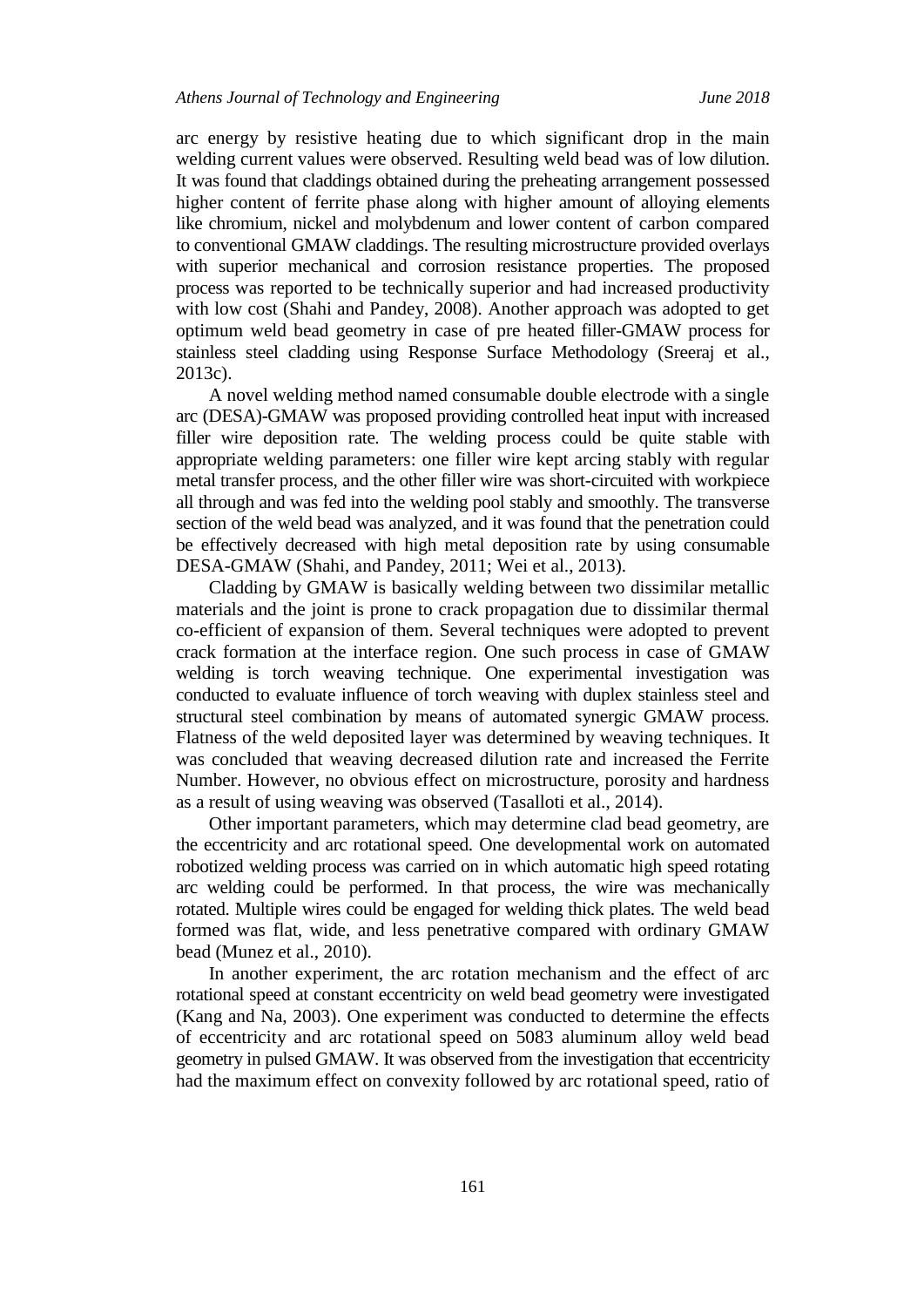*Vol. 5, No. 2 Saha et al.: Gas Metal Arc Weld Cladding…*

wire feed rate to travel speed and wire feed rate whereas wire feed rate had relative maximum effect on penetration (Rao, 2004).

Recently, narrow groove welding is reported to be an important technique for increasing productivity in the manufacture of thick walled components. The nature of the process demands an automated approach and precise control to ensure consistently good weld quality. The prime objective of narrow groove welding is to maintain uniform and sufficient penetration at both groove faces. One investigation (Sugitiani et al., 1991) studied the arc shape and bead characteristics in narrow groove gas metal arc welding by the use electromagnetic arc oscillation. Based on the result obtained, appropriate welding and oscillation conditions were selected to satisfy high weld quality.

The arc rotation mechanism system can be used to develop the flat and broad weld bead by means of the centrifugal force of the rotating arc at welding. In one investigation, four input process parameters were selected in a welding which used an arc rotation mechanism. A number of experiments was conducted on 5083 H111 aluminum alloy square butt joint plates using full factorial design of experiments. It was observed from the investigation that eccentricity had maximum effect on convexity. Convexity also depended on arc rotational speed, ratio of wire feed rate to travel speed and wire feed rate. It was also observed that the wire feed rate had relatively maximum effect on penetration (Kumar et al., 2011).

#### **Cladding Microstructure**

The microstructure of clad layer and heat affected zone (HAZ) greatly influence corrosion resistance property as well as mechanical property. Different alloying elements present in clad layer create variation in microstructure that is responsible for various properties.

Cladding microstructure is greatly influenced by dilution of the cladding material with the base material. Dilution is the reduction in alloy content of a weld deposit by the mixing of the deposited metal with a part of the base metal which is melted during welding. Dilution varies with welding parameters like arc current, travel speed, electrode diameter and so on. Dilution is commonly expressed as the percentage of base metal that has been mixed with the weld metal. Figure 2 represents clad layer (A) on base metal and penetrated layer which is the mixture of the two layers (B). Dilution is calculated as follows:

$$
\text{Dilution} = \frac{B}{A+B} \times 100\,(^0\%)
$$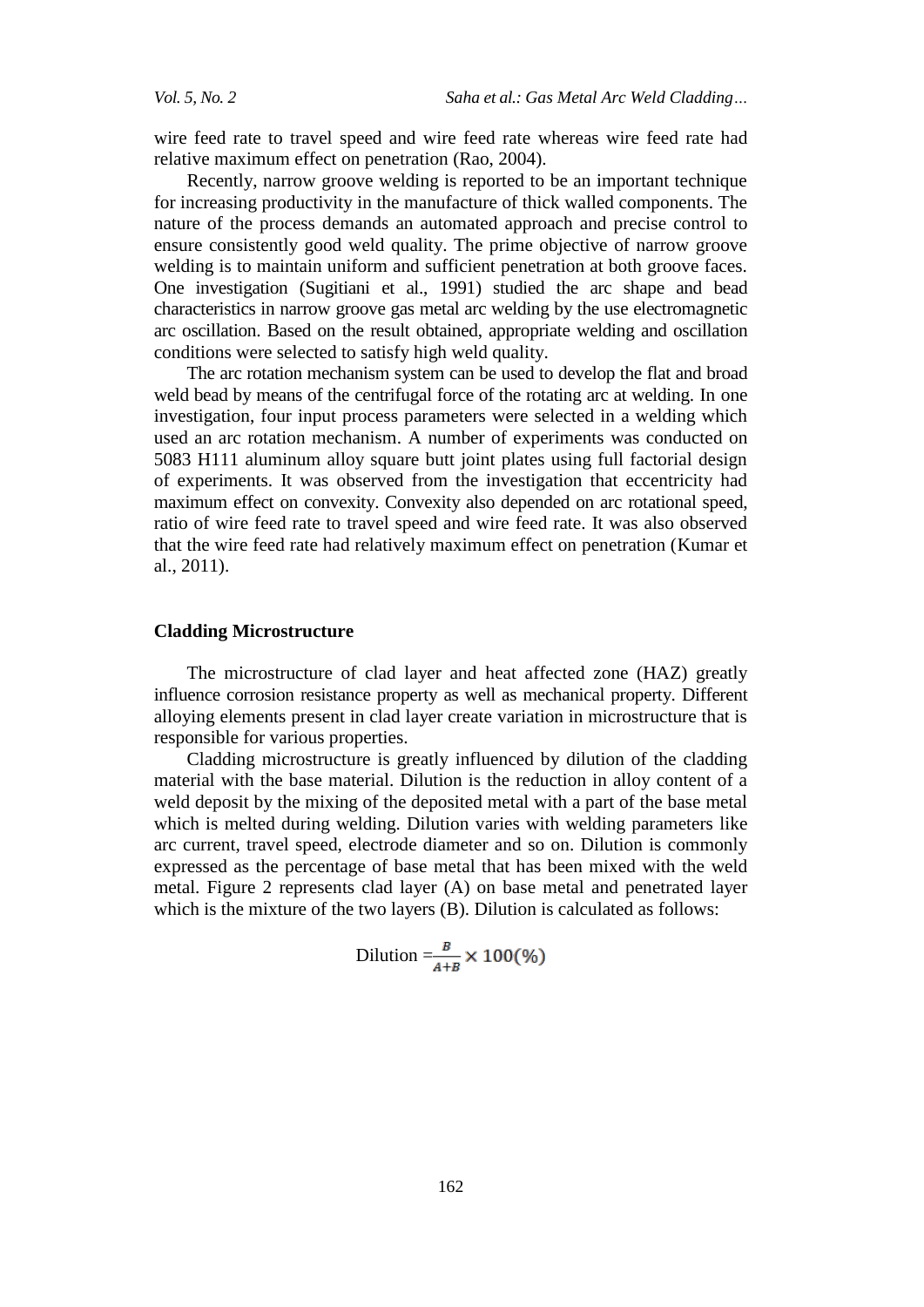

Dilution has a major influence on the structure of deposited weld metal and fusion boundary. Amount of dilution and depth of penetration primarily depend upon welding conditions. Moreover, dilution will be affected by welding technique and sequence.

A weld deposit of stainless steel laid on the surface of low alloy steel for improved corrosion resistance is an example of a weld overlay. One work aimed at studying structure–property correlations in weld overlay clad high strength low alloy steel with austenitic stainless steel of AISI 347 grade. The base plate microstructure near the interface comprised of ferrite and bainite. The microstructure developed away from the interface comprised of tempered bainite/ martensite structure. Grain coarsening and decarburization were observed near the interface. Stainless steel exhibited austenite phase having dendritic structure. Tensile strength, notch-tensile strength and Charpy impact energy of the base plate were found to be higher than that of the interface. Maximum value of microhardness was observed on the clad layer near interface. Shear bond strength of the weld overlay-interface was higher than shear strength of the base plate. Electron probe microanalysis across the bond interface indicated linear change in concentration of Cr, Ni, Mn, Cu, Mo, Nb and Si between the level appropriate to the clad layer and base metal (Kumar et al., 2011). It was observed that Fe-Ni-Cr (basic stainless steel) microstructure depended on solidification process and cooling rate. 12 microstructures were seen for 300 series of austenitic steel formed at different cooling rate (Rao et al., 2011).

Other than primary phases of austenite, ferrite, etc., there are various phases which are responsible for mechanical properties as well as corrosion resistance properties. One work done focused on the effect of secondary austenite ( $\gamma_2$ ) on corrosion resistance of welded joints. The welded joints were produced by pulsed gas metal arc welding (GMAW-P) with three different heat input. Each joint and their respective sub-regions were distinguished minutely and the results were correlated with double loop electrochemical potentio-dynamic reactivation (DL-EPR) and sulphide stress corrosion tests. The results suggested a good agreement between the DL-EPR and the four point bending tests. It was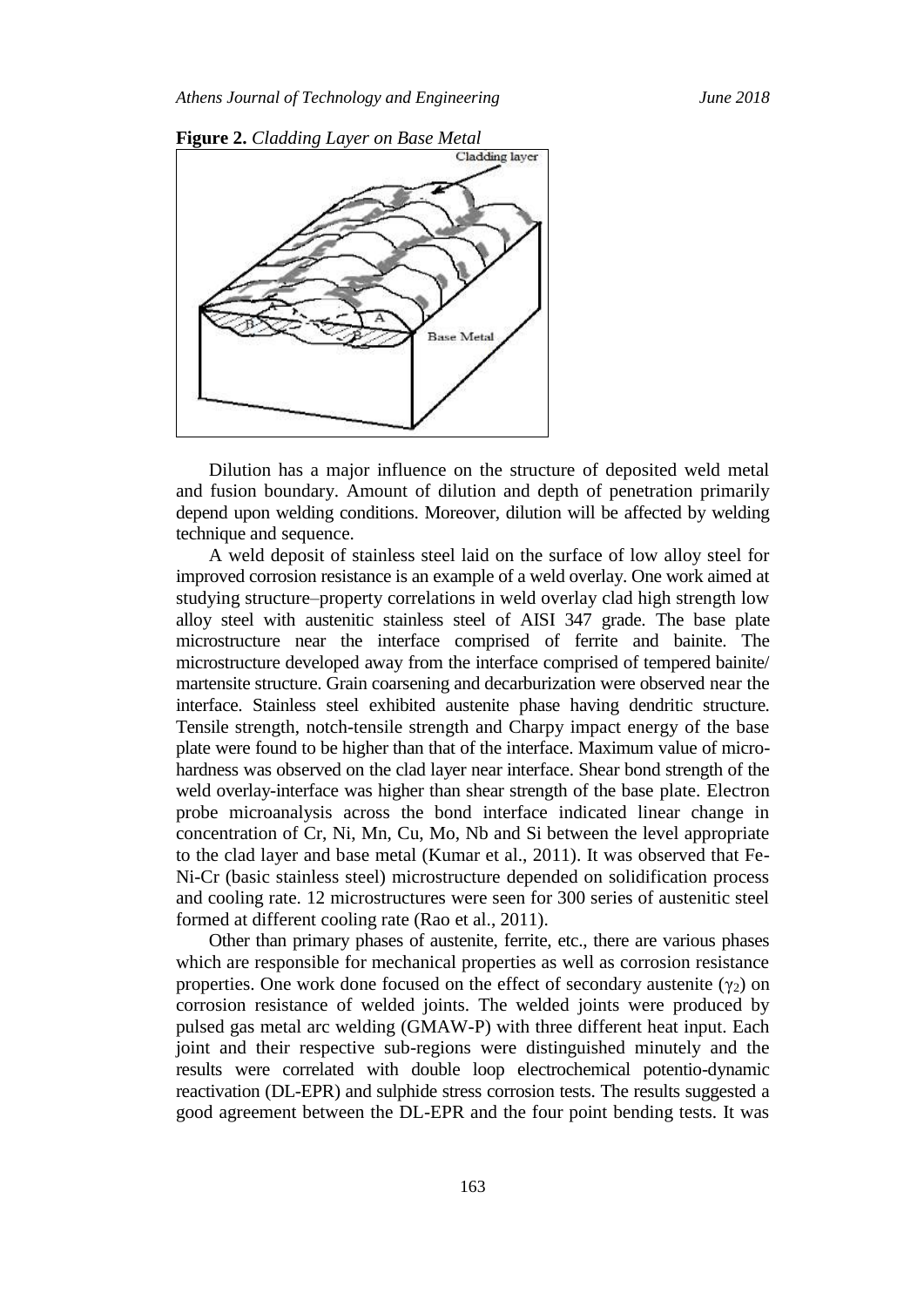also verified that the ordinary presence of  $\gamma_2$  did not necessarily reduce corrosion resistance properties (Elmer et al., 1989). Figure 3(a, b) show microstructure of duplex stainless steel cladding and austenite stainless steel cladding respectively as observed by the authors (Saha and Das, 2016) of this article.

To avoid problem like sensitization and stress corrosion cracking austenite phase needs be modified further. Newer materials like Duplex stainless steels were thus introduced. It had dual phases-austenite and ferrite phases. Lower carbon content and controlled nitrogen content increase resistance to pitting corrosion of duplex stainless steel. 40%-50% ferrite present in duplex stainless steel reduces the chance of stress corrosion cracking (ASM International, 2006, 2006). Duplex weld metals, however, were not been studied in such detail as the duplex stainless steel. For this, the properties of duplex weld metals are less known. The proportion of austenite and ferrite phases is approximately equal in annealed wrought duplex stainless steel. The property of duplex stainless steel, on the whole, is governed by the presence of micro duplex structure. Fusion welding process, however, gives quite different microstructure in fusion and heat affected zone (HAZ) from that of the base metal. This causes change in weld property. It was observed, in an investigation, that the % phase of the weld (i.e. austenite and ferrite % in the clad part) could be determined by the parent metal, filler material, rate of heating, cooling rate, maximum temperature, etc. The grade of duplex or super duplex stainless steel is judged by the PREN (PREN =  $Cr\%$  + 3.3% Mo + 16%N) value which may also be responsible for assessing corrosion resistance property (Dreilich et al., 2014).

**Figure 3.** a) *Duplex SS, 200X, Etchant: Ralf's Reagent + Waterless Kalling' Reagent*

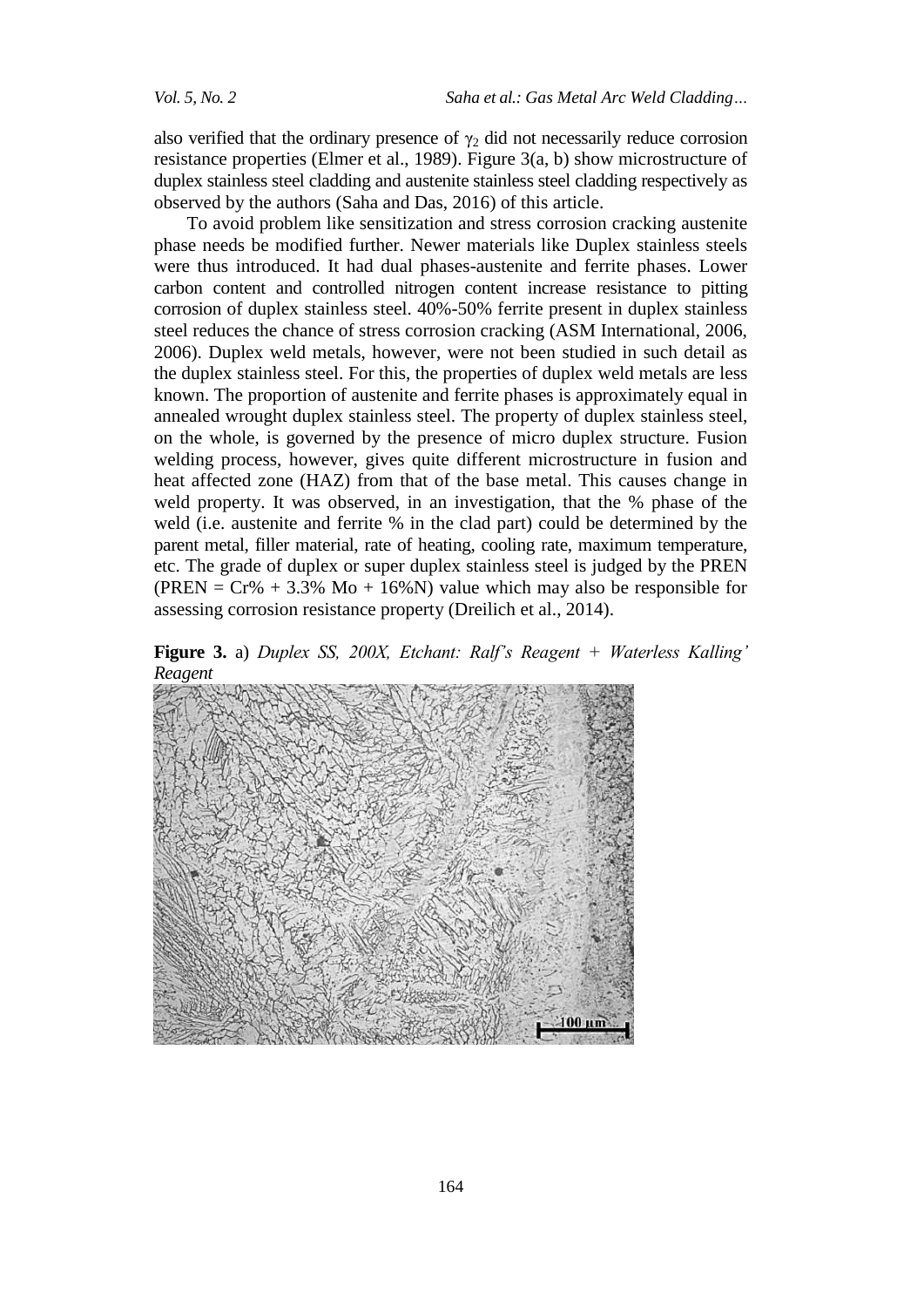

**Figure 3.** b) *Austenite SS Cladding, 200X, Etchant: Ralf's Reagent*

Cladding of stainless steel is greatly influenced by ferrite number when there are austenite-ferrite combination (duplex) phases present in stainless steel. Several methods are explored to determine ferrite number. Cr and Mo increase the ferrite content whereas Ni and N stabilize the austenite (Karlsson, 2000).

Duplex stainless steels contain alloying elements like Cr, Mo, and N which exhibit good corrosion/erosion resistance properties in acidic, caustic as well as marine environment. But depending on fabrication process, welding technique and improper heat treatment, intermetallic secondary phases like chi and sigma phases may be developed which tend to decrease Cr or Cr/Mo ratio in the matrix leading to inter-granular corrosion, pitting corrosion and stress corrosion cracking. Care should be taken so that no or less secondary phases should be formed and balance of austenite and ferrite phases should be maintained to get maximum corrosion resistance (Chan and Tjong, 2014).

## **Corrosion Resistance Property of Cladding**

Most of the engineering components demand both high strength and corrosion resistant materials to use to guarantee long service life. Corrosion resistance is a property of a material by virtue of which it can resist loss of weight, strength, performance, and aesthetics against external or environmental causes. Often the strength can best be achieved by the use of steels which do not possess the required corrosion resistance property. A possible solution is to provide the combination of attributes of high strength and corrosion resistance to structural components by cladding the surface of the steel with a metallurgic ally compatible corrosion resistant alloy. Standard corrosion test methods were also developed to evaluate corrosion resistance property against different types of corrosion by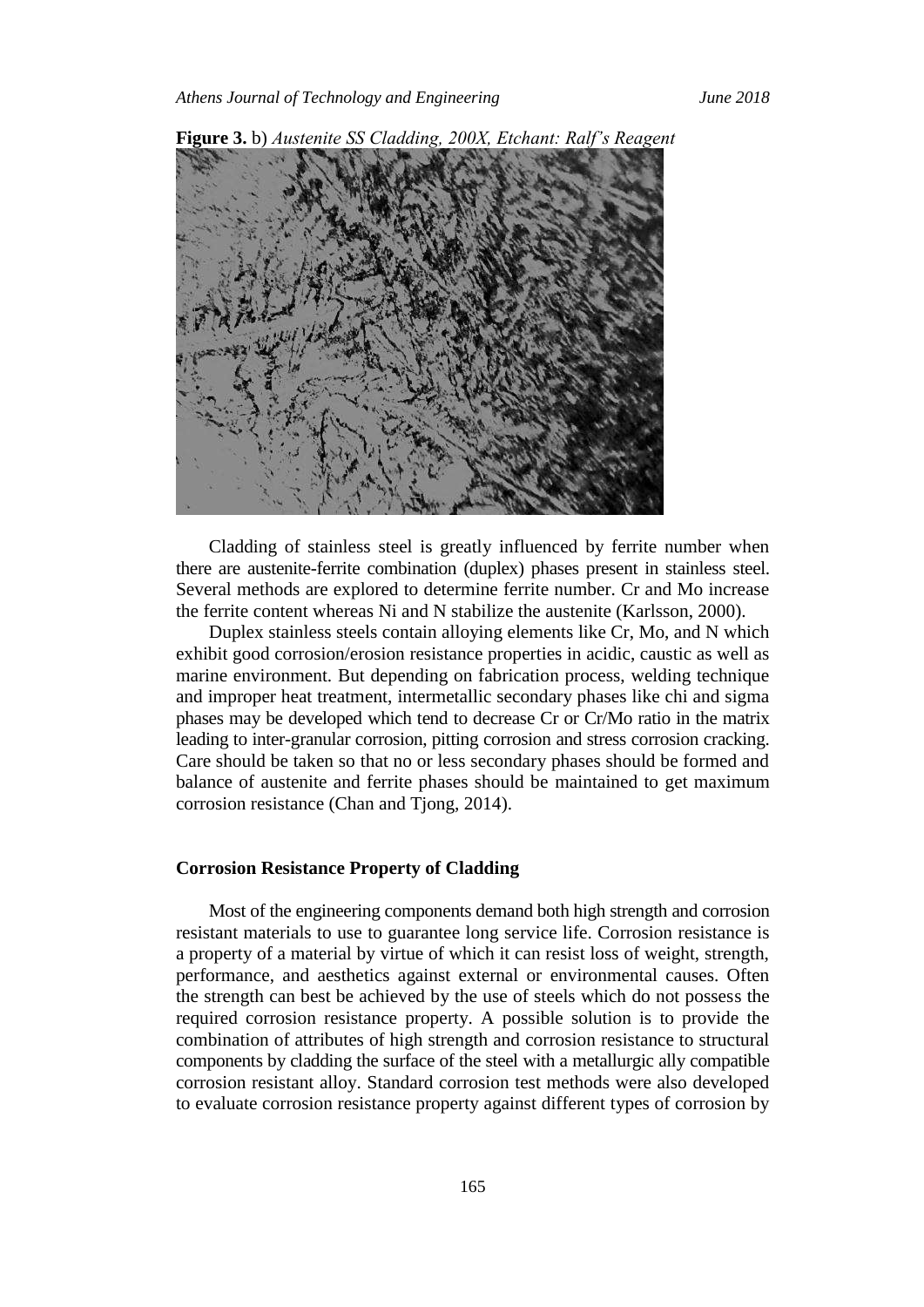cladding materials (ASM International, 2006). Selection of proper standard corrosion test for different welding processes affects the actual performance of the process (Holmberg and Bergquist, 2008).

Several experiments were performed to evaluate the influence of alloying elements in the microstructure and their properties of stainless steel. One constitutional diagram had been generated on the basis of microstructure and the effect of particular alloying element on it. Empirical relation was developed to predict the correct microstructure depending upon presence of alloying elements within the proposed diagram value domain (Balmforth and Lippold, 2000).

Several attempts were made to determine different effects of welding process, cladding material, dilution, microstructure, phase structure, chemical composition of the corrosive environment, and other various parameters on corrosive property of the clad overlay. High temperature corrosion is one of the key features and several investigations were made to understand the effect of different parameters on it so that engineering materials can survive in such corrosive environment.

Other than pitting corrosion, cavitation erosion plays a vital role in corrosion. In one experiment, the cavitation erosion and corrosion characteristics of various engineering alloys including grey cast iron, steels, copper-based alloys and stainless steels were studied by means of a 20 kHz ultrasonic vibrator in a solution of distilled water and 3.5% NaCl at 23°C. The contributions of pure mechanical erosion, electrochemical corrosion, and the relative effect of erosion and corrosion to the overall cavitation erosion–corrosion in 3.5% NaCl solution were determined. It was found that in this particular environment, the effect of corrosion on the overall cavitation erosion–corrosion was severe in mild steel and grey cast iron, and negligible in stainless steels. Stainless steels only suffered pure mechanical erosion in 3.5% NaCl solution in the presence of cavitation owing to the adverse local environment for pit growth (Kwak et al., 2000).

For overlay alloy 625 used in boiler tube, the corrosion resistance against simulated molten salt medium was investigated in one work. Main mechanisms for the corrosion were internal oxidation, sulfidation and pitting corrosion. The presence of a significant amount of Fe made the dendritic structure of the weld prone to preferential corrosion. Preferentially corroded (Mo, Nb)-depleted dendrite cores acted as potential sites for crack initiation from the surface layer. Penetration of molten phase into cracks caused acceleration to crack propagation mainly through the dendrite cores following crack branching or widening (Zahrani and Alfantazi, 2013). Further observation from the same type of experiments reveals that Cr and Fe alloying elements are detrimental for hot corrosion cracking (Zahrani and Alfantazi, 2014).

Different cladding materials are used to enhance corrosion resistance properties of the substrates. Among them, duplex stainless steel and super duplex steel electrodes are becoming the focus of attention recently. Duplex stainless steel contains ferrite and austenite phases simultaneously. These categories of steels contain mainly the alloying elements like Cr, Ni, Mo, and N. Some duplex steels also contain Mn, Cu and W. Austenite shows ductility at lower temperature and ferrite increases resistance to corrosion cracking. Duplex stainless steel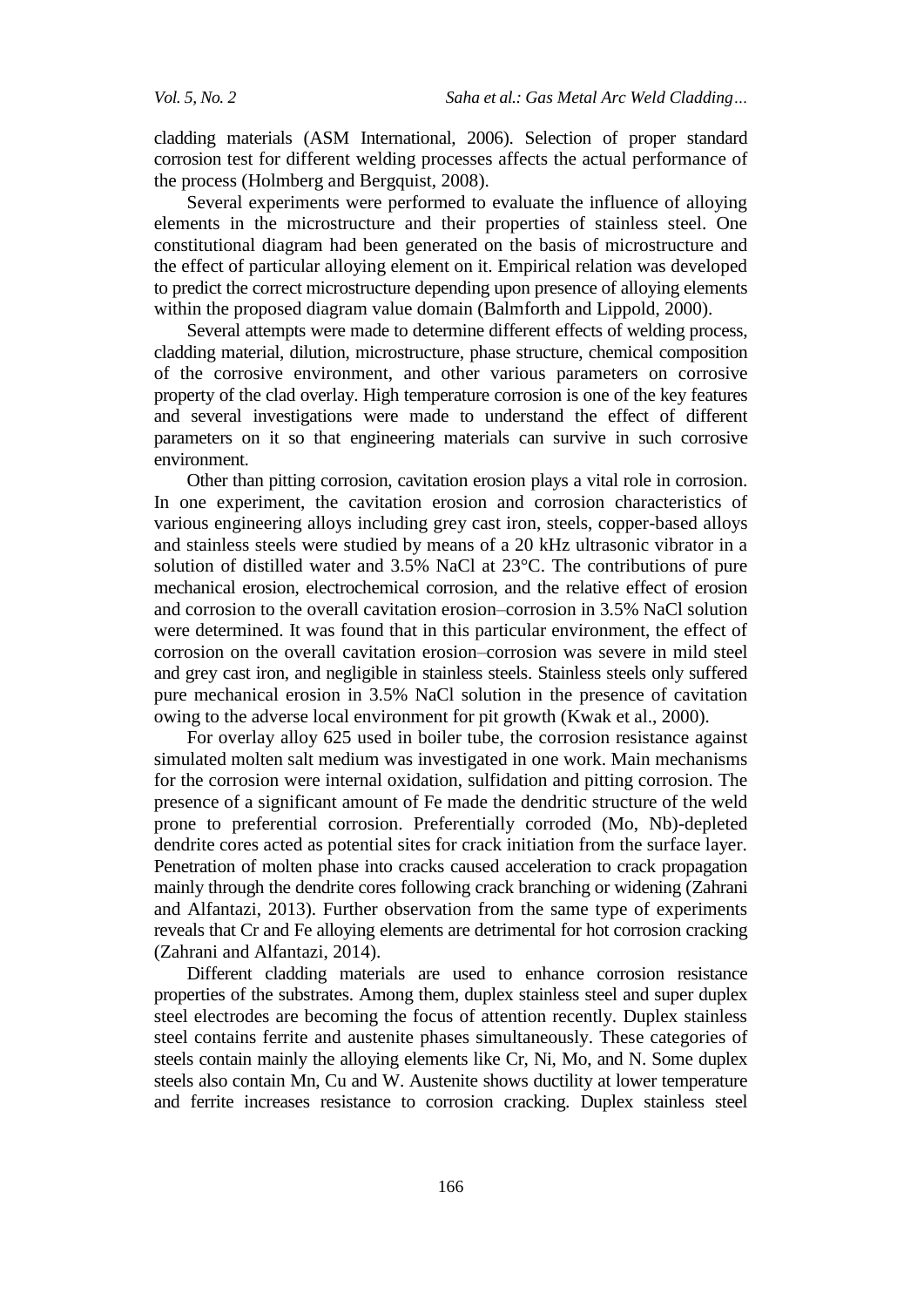exhibited a combination of corrosion resistance properties including stress corrosion cracking (SCC) resistance, pitting and crevice corrosion resistance, etc. along with better mechanical properties high strength and toughness than commonly utilized austenitic and ferritic stainless steels.

In one recent work, pure copper cladding on a pressure vessel A516 Gr. 70 steel plate by means of both friction stir welding and GMAW (Shen et al., 2015).

It was observed that in case of duplex stainless steel cladding on low alloy steel substrate, concentration of nitrogen in weld deposits affected significantly on microstructure, low temperature toughness and resistance to pitting corrosion. The nitrogen concentration in weld deposit was observed to be influenced by both heat input and shielding gas composition (Chakrabarti et al., 2013).

Investigations showed that cladding layer made by duplex stainless steel 2209 alloy having nominal composition of 22%Cr, 9%Ni and 3%Mo became more passive (corrosion resistant) on modifying cathodically with about 0.3% Ru (Ruthenium). The weight-loss data showed that the dissolution of duplex stainless steel increased with increase in time. The weight-loss effect decreased remarkably in the presence of Ru in the alloy. Electrochemical tests showed Ru to shift the corrosion potential in the positive direction thereby decreasing corrosion current density. As a result, both uniform and pitting corrosion decreased, and polarization resistance of the duplex stainless steel increased. Results showed clearly the presence of Ru in DSS alloy 2209 increasing its passivity against corrosion in acidic as well as neutral chloride solutions (Serif, 2012). Earlier Serif (2011) found the corrosion behavior of duplex stainless steel alloy cathodically modified with minor ruthenium in concentrated sulfuric acid solutions and improve its corrosion resistance property.

Effect of welding variables on cooling rate and pitting corrosion resistance in Super Duplex Stainless weldment was studied in an experiment. This work was carried out to investigate the effect of welding variables, that included wire feeding rate, wire feeding technique, and heat input, on the cooling rate in both the weld and heat affected zone (HAZ) areas of multi-pass weldment in a super duplex stainless steel. Heat input was found to be an important variable to play a key role in governing the cooling time, and it could be further enhanced with increased preheat temperature. Cooling rate was not significantly affected by wire feeding rate, but it played a key role on the phase balance in the HAZ and weld. It also significantly affected the formation of intermetallic phases and corrosion resistance. Quite high corrosion resistance was obtained when a suitable cooling rate (using an intermediate heat input of 1.4 kJ/mm) with the conventional wire feeding technique was used (Serif, 2012).

In one experimental work, effects of bromide and chloride ion concentration and temperature on the pitting corrosion behaviour of commercial grade SAF2205 duplex stainless steel were explored. Pitting potential was found to decrease with an increase in temperature and bromide ion concentration. In the presence of chloride ions, pitting corrosion was not observed at room temperature. Critical pitting temperature in chloride-containing solution was estimated to be above  $35^0$ C. It was also observed that pit initiation took place in austenite phase regions (Wang, 2005).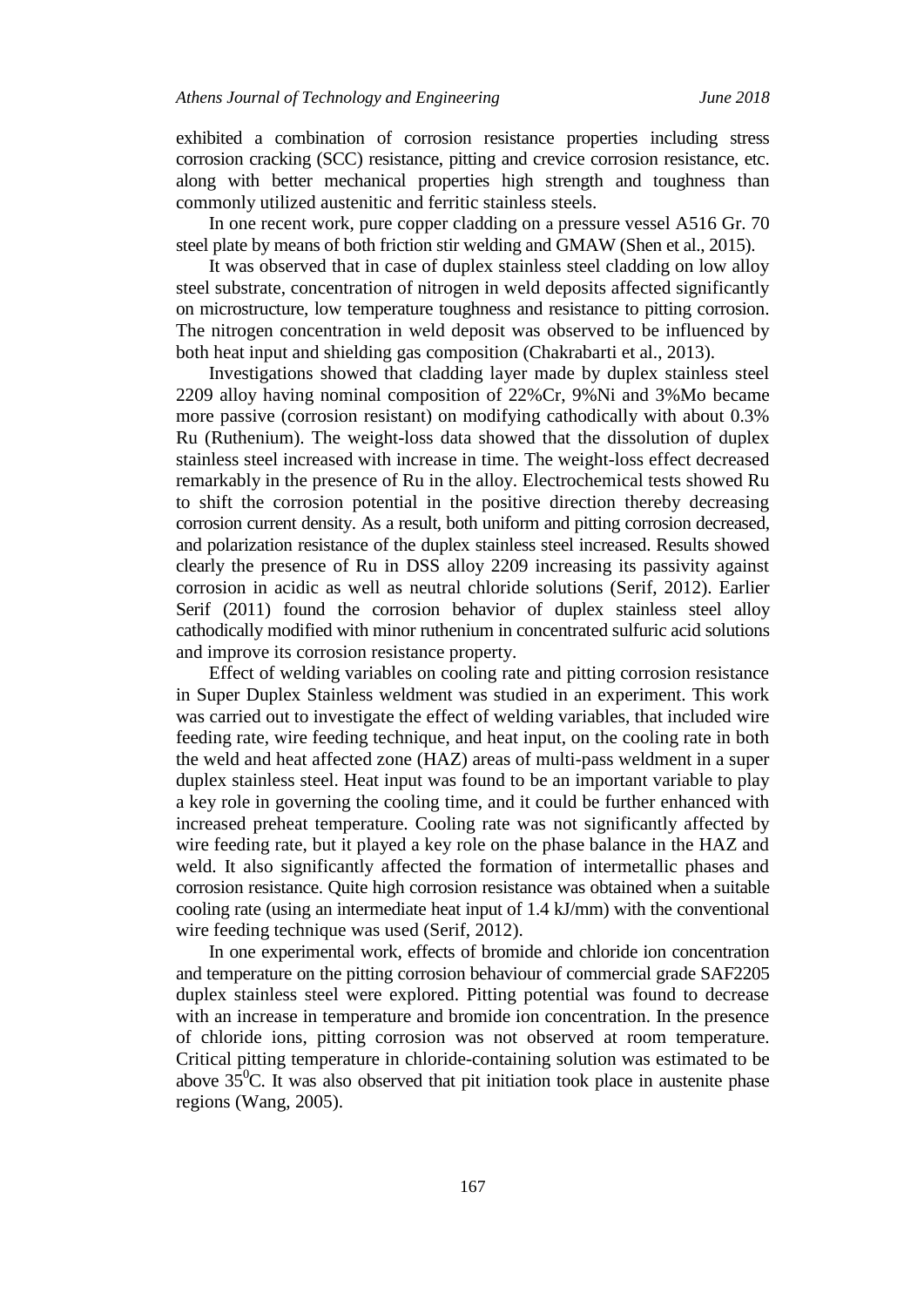In one experiment different fillers, duplex ER 2209 and two austenitic fillers (ER 316LSi and ER 308LSi), were used in this work. Dissimilar duplex austenitic welds showed a sharp reduction of the resistance to localized corrosion, the effect being less noticeable for the ER 316LSi electrode due to the presence of higher molybdenum content. On the other hand, the joint with ER 308 electrode produced the joint that had more uniform mechanical properties, having higher chrome content than ER 316LSi electrode (Adeli et al., 2010).

Application of clad components in modern industries like power plant, oil refinery, naval equipment, paper industries, chemical plant, etc. requires fining out appropriate cladding materials along with the technique that can yield high productivity. In a work, status of the modern overlay technology for applying a corrosion-resistant alloy on to the existing equipment for corrosion control was discussed briefly (Kumar et al., 2011). Corrosion problems and the successful overlay alloys used to solve them in boilers and in vessels in pulp mills and refineries were also described. Overlay of "nickel-base alloy 625" was found to be extremely successful to minimize the chloride corrosion attack on water-walls and super heaters in waste-to-energy boilers. Both types of 309 SS and alloy 625 overlays were reportedly successful in reducing or even eliminating sulfidation attack on the water-walls of coal-fired boilers equipped with low NOx burners. Success was also reported in mitigating corrosion problems in kraft recovery boilers with the use of alloy 625 for floor tube and membrane overlays, and 309 SS and 625 overlays for corrosion protection in lower furnace water walls. Kraft digester was reportedly relied on 309 SS and 312 SS weld overlays for corrosion protection. Many vessels, towers and columns were reported to be weld-overlaid with austenitic alloys, such as, 309L, 317L, alloy 82, etc., in petroleum refineries.

For boiler tubes in power plant CNC programmed robot was introduced to produce quality cladding by 309L filler electrode in any position using pulsed GMAW which had yielded satisfactory result regarding corrosion resistance (Dutra et al., 2014).

Nickel chromium molybdenum alloys have excellent creep properties along with high corrosion resistance which finds a suitable application in Oil and Petro chemical industries. Cladding Ni alloys on carbon steel became a cheaper alternative that can provide a good corrosion resistance property which was produced by roll bonding, explosive welding, etc. It is simple and easy-to-work but enough care should be taken to control the weld chemistry so that Fe content should be restricted upto 5%. Same principal was adopted successfully for GMAW cladding using Inconel 625 electrode wire (Elango and Balaguru, 2015).

#### **General Discussion on Cladding**

Quality of a weld joint depends on the weld bead shape and bead geometry such as bead width, height and penetration. Good quality weld bead requires larger weld bead width, height and penetration. Unlike welding, cladding requires low penetration so that dilution should be less. Ordinary GMAW yields deeper, wider and large deposited weld bead at higher heat input. The finger type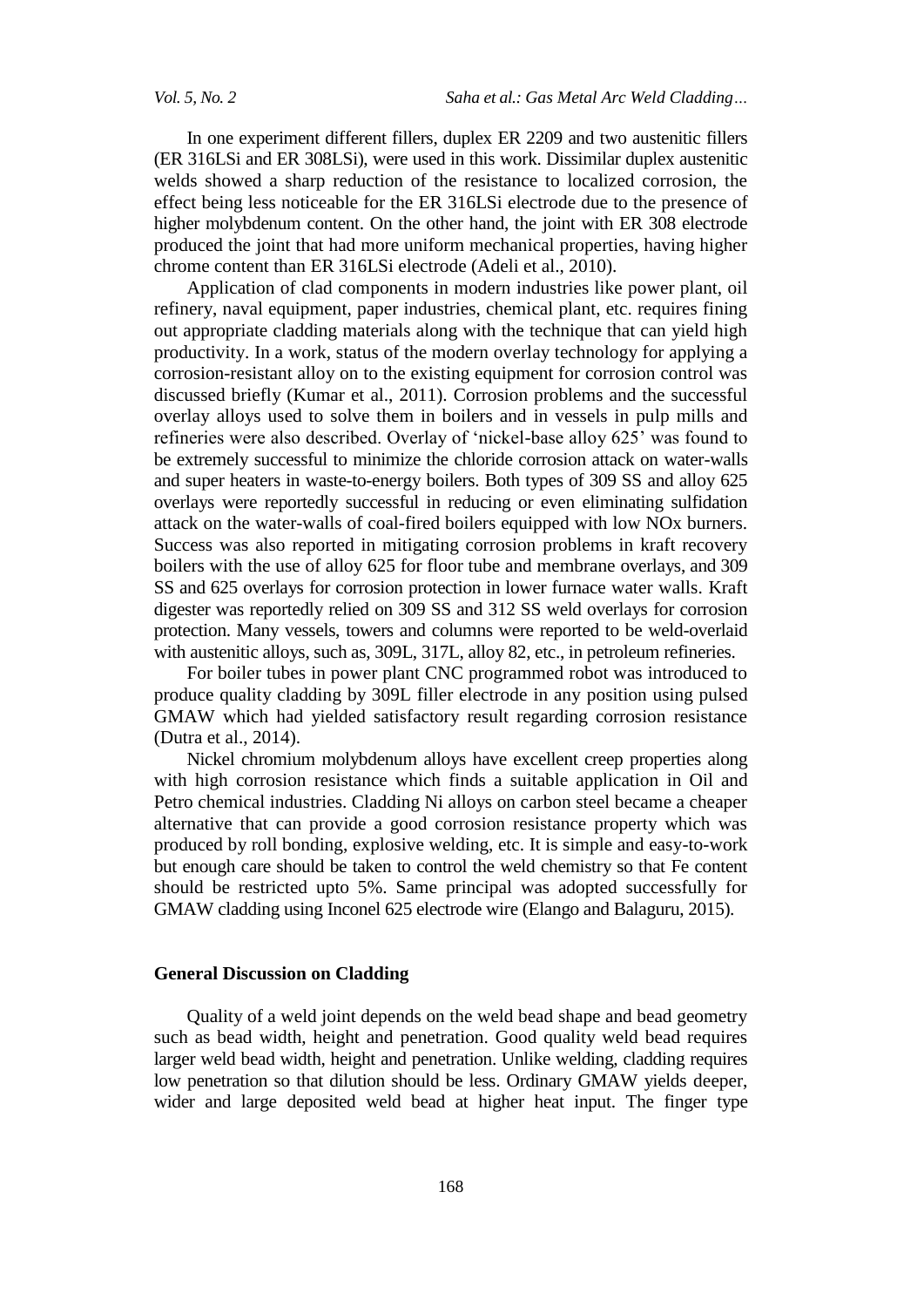penetration is predominant in pulsed GMAW which affects the quality of the welding. In arc rotation mechanism system, flat and broad weld bead can be achieved because of the centrifugal force of the rotating arc and penetration profile also can be improved. In every case penetration are to be minimized to reduce dilution.

The cladding quality can be improved by using optimum process parameters and so also heat input. The factors influences weld bead geometry mostly are welding current, welding speed, welding voltage, tip-to-nozzle distance, etc. Other process parameters like gas flow rate, welding gun angle, arc force, etc. influence bead geometry in weak way. Proper selection of process parameter improves corrosion/erosion resistance and mechanical strength. The selection of proper statistical tool is very useful for analyzing the relations among process parameters and bead geometry.

The performance of GMAW cladding can be improved by modification of processes using different pulse modes, active mode, dual torch method, weaving techniques, etc. The quality of clad part may also be improved by pre or post heat treatment, lowering heat input and controlling different process parameters.

Newer technique like DESA-GMAW improves deposition rate with decreased penetration. Autonomous pre-heating of electrode also lower welding current that also decrease heat input.

Different alloy steels had been used for cladding purpose. Duplex stainless steel, hyper/super duplex steels, etc. are become very popular choice for cladding.

Introducing rear earth elements in to the cladding layer as alloying elements can increase corrosion resistance or passivity in a severe corrosive environment. Balance of ferrite phase and austenite phase in the microstructure improves corrosion resistance in a great way. On the other hand, formation of secondary precipitation, intermetallic compound formation in the microstructure creates detrimental effect in corrosion resistance.

It can be stated that GMAW can be used as a cladding process that gives satisfactory corrosion resistance performance. Improved welding technique and choice of suitable process parameters can yield preferable welding geometry for cladding that should have low penetration, wide and low reinforcement weld bead. Good weld bead geometry and favourable microstructure with prominent ferrite phase enhance corrosion resistance property, and investigation may be further conducted to determine appropriate process conduction to achieve desirable corrosion-resistance. Post heat treatment, pre heat treatment may further improve the cladding microstructure. Different newer techniques those can deposit more cladding materials with less penetration or with application of low heat input should be introduced in future. Relationship between corrosion rates with different process parameters should be obtained for different set of base material- cladding material combination. Though cladding has lower penetration, care should be taken so that the cladding layer must have sufficient shear strength to prevent detachment it from the base metal.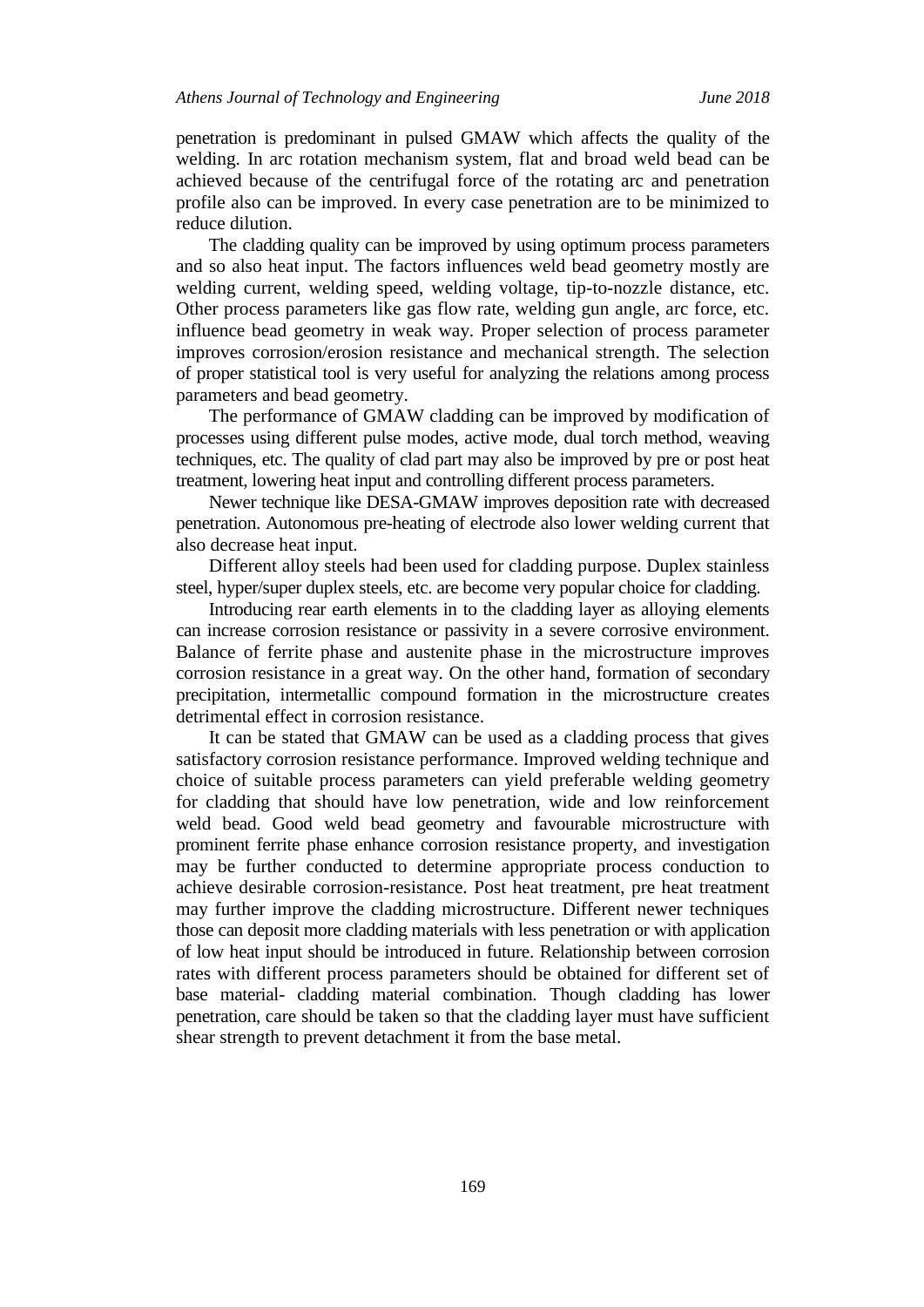#### **Conclusions**

From the discussion made, it can be inferred that:

- $\triangleright$  Gas Metal Arc Welding can well be utilized for cladding to obtain good corrosion resistance performance.
- $\triangleright$  Selection of appropriate process parameters can yield desired weld bead geometry for cladding, that is, low penetration, low reinforcement and wide weld bead.
- $\triangleright$  Favourable microstructure with prominent ferrite phase enhances corrosion resistance.
- $\triangleright$  Post heat treatment and preheating may also improve cladding microstructure.
- $\triangleright$  Newer techniques those can deposit more cladding materials with less penetration with application of low heat input are needed to be introduced in future.
- $\triangleright$  Relationship between corrosion rates with different process parameters may further be explored for different set of base material-cladding material combination.

### **References**

- Adeli, M., Golozar, M. A. and Raeissi, K. 2010.Pitting corrosion of SAF2205 duplex stainless steel in acetic acid containing bromide and chloride.Chemical Engineering Communications, 197, p. 1404-1416.doi: http://bit.ly/2E3WdyK.
- ASM International, 2006, Chapter.Basic understanding of weld corrosion.Corrosion of Weldments (#05182G).http://bit.ly/2BZa43k.
- Balmforth, M. C. and Lippold, J. C. 2000.A new ferritic-martensitic stainless steel constitution diagram, Welding Journal, 79, 12, p 339-345.
- Chakrabarti, B., Das, S., Das, H. and Pal, T. K. 2013.Effect of process parameters on clad quality of Duplex Stainless steel using GMAW process[.Transactions of the](http://link.springer.com/journal/12666)  [Indian Institute of Metals,](http://link.springer.com/journal/12666) 66, [3,](http://link.springer.com/journal/12666/66/3/page/1) p. 221-230.doi:10.1007/s12666-013-0246-x.
- Chan, K. W. and Tjong, S. C. 2014. Effect of phase precipitation on the corrosion behavior of duplex stainless steels, Materials, 7, p. 5268-5304. Doi.10.3390/ma70 75268.
- Datta, S., Bandyopadhyay, A. and Pal, P. K.2008.Grey-based Taguchi method for optimization of bead geometry in submerged arc bead-on-plate welding. [The](https://link.springer.com/journal/170)  [International Journal of Advanced Manufacturing Technology,](https://link.springer.com/journal/170) 39, 11, p. 1136- 1143. doi:10.1007/s00170-007-1283-6.
- Datta, S., Nandi, G., Bandyopadhyay, A. and Pal, P. 2009. Application of PCA-based hybrid Taguchi method for correlated multicriteria optimization of submerged arc weld: a case study. [The International Journal of Advanced Manufacturing Technology,](https://link.springer.com/journal/170) 45, 276, p. 276-286.doi:10.1007/s00170-009-1976-0.
- Davis, J.R. and Associates.1984. Stainless Steel Cladding and Overlays, ASM Specialty Handbook: Stainless Steels, 06398G, 1984,http://bit.ly/2EogSwI.
- Dreilich, T., V., Assis, K. S. de., Sousa, F. V.V. de. And Mattos, O. R. 2014. Influence of multipass pulsed gas metal arc welding on corrosion behaviour of a duplex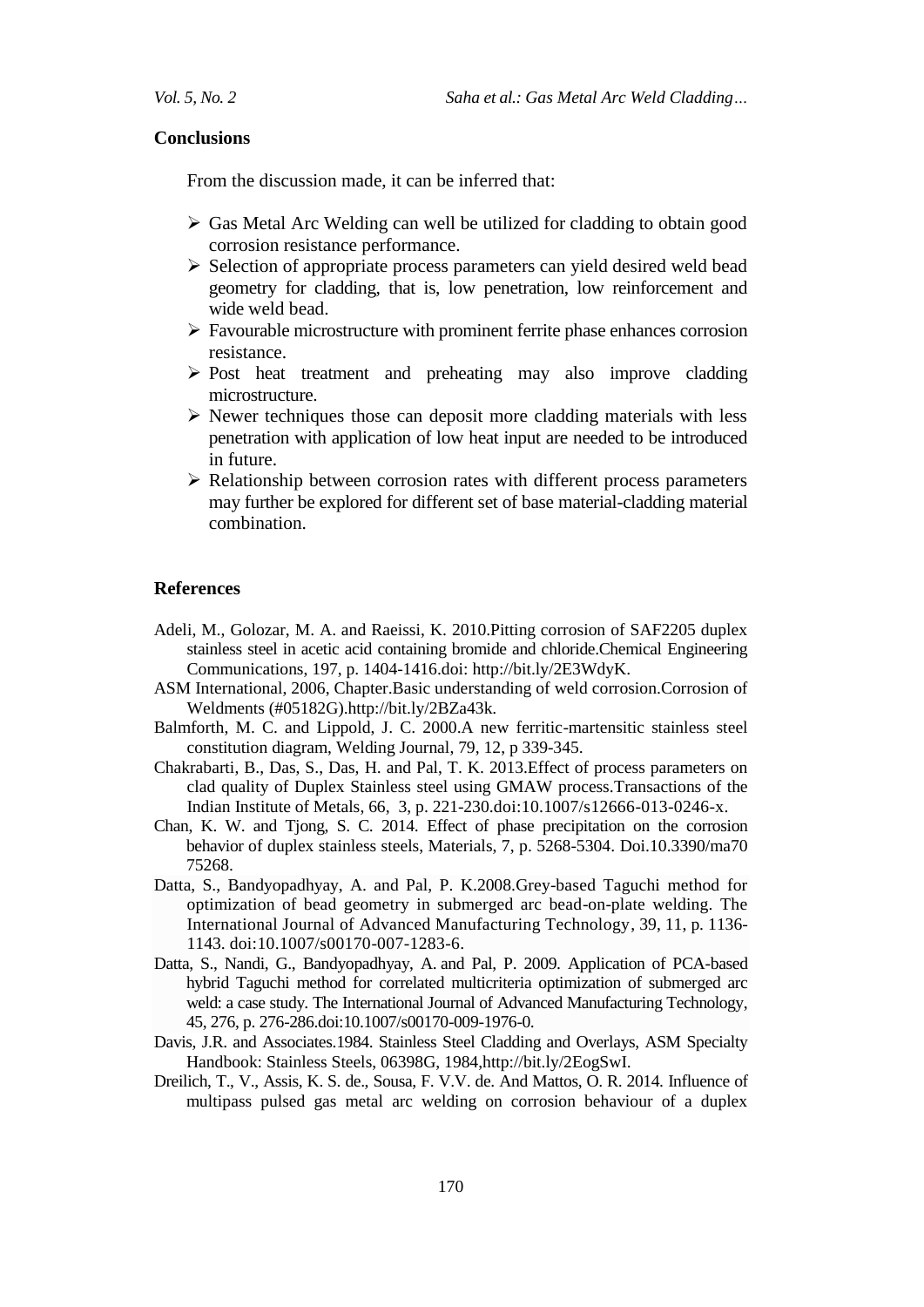stainless steel, Corrosion Science, 86, p. 268-274. doi:https://doi.org/10.1016/j.co rsci.2014.06.004.

- [Dutra, J. C., Bonacorso, N. G., Gonçalves e Silva,](http://www.sciencedirect.com/science/article/pii/S0957415814000518#!) R. H., [Carvalho, R. S., Costenaro](http://www.sciencedirect.com/science/article/pii/S0957415814000518#!) Silva, F. 2014. Development of a flexible robotic welding system for weld overlay cladding of thermoelectrical plants" boiler tube walls, Mechatronics, 24, 5, p. 416-425. Doi.10.1016/j.mechatronics.2014.03.002.
- Elango, P. and Balaguru, S., 2015. Welding Parameters for Inconel 625 Overlay on Carbon Steel using GMAW, Indian Journal of Science & Technology, 8, 31, p. 1- 5.ISSN 0974.6846.
- Elmer, J. W., Allen, S. M. and Eagar, T. W. 1989.Microstructural development During Solidification of Stainless Steel Alloys. Metallurgical Transaction A, 10A, p 2117-31.doi:10.1007/BF02650298.
- Ghosh, P. K., Gupta, P.C. and Goyal, V. K. 1998.Stainless steel cladding of structural steel plate using pulsed current GMAW process. Welding Journal, 7, 7, p. 307-312.
- Holmberg, B. and Bergquist, A. 2008. Suitable corrosion test methods for stainless steel welds, Welding in the World, 52, p 17-21.doi:10.1007/BF03266626.
- Ibrahim, T., Yawas, D. S. and Aku, S. Y. 2013. Effects of gas metal arc welding techniques on the mechanical properties of duplex stainless steel. Journal of Minerals and Materials Characterization and Engineering. 1, p. 222-230. DOI:10.4236/jm mce.2013.15035.
- Kang, Y. H. and Na, S. J., 2003, Characteristics of welding and arc signal in narrow groove gas metal arc welding using electromagnetic arc oscillation, The Welding Journal, AWS, p. 93-99.
- Kannan, T. and Yoganandh, J. 2010. Effect of process parameters on clad bead geometry and its shape relationships of stainless steel claddings deposited by GMAW. International Journal for Advanced Manufacturing Technology, 47, p.1083-1095. doi:10.1007/s00170-009-2226-1.
- Kanti, K.M., Rao, P.S. and Janardhana, G.R. 2013. Optimization of weld bead penetration in pulsed gas metal arc welding using genetic algorithm, International Journal of Emerging Technology and Advanced Engineering, 3, 3, ISSN 2250-2459, p. 368-371.
- Karlsson, L. 2000.Welding of stainless steels duplex and superduplex steel, Welding International, 14, p 5-10.Doi:http://dx.doi.org/10.1080/09507110009549131.
- Khara, B., Mondal, N. D., Sarkar, A. and Das, S. 2011, on cladding performance of austenite stainless steel over low alloy steel plates using metal arc welding. In Proceedings of the National Welding Seminar, India,p. 51-62.
- Khara, B., Mandal, N., D., Sarkar, A., Sarkar, M., Chakrabarty, B. and Das, S., 2016. Weld Cladding with Austenitic Stainless Steel for Imparting Corrosion Resistance, Indian Welding Journal, 49, 1, p. 75-81.
- Kolahan, F. and Heidari, M., 2009.A new approach for predicting and optimizing weld bead geometry in GMAW, International Journal of Mechanical Systems Science and Engineering,2, 2, p. 138-142.
- Kumar, S., Rao, P. S. and Ramakrishna, A. 2011. Effects of eccentricity and arc rotational speed on weld bead geometry in pulsed GMA welding of 5083 aluminum alloy. Journal of Mechanical Engineering Research, 3,6, ISSN: 2141-2383, p. 186-196.
- Kumar, V., Singh, G. and Yusufzai, M. Z. K. 2012. Effects of process parameters of gas metal arc welding on dilution in cladding of stainless steel on mild steel, MIT International Journal of Mechanical Engineering, 2, 2, ISSN: 2230-7680, p. 127- 131.
- Kwok, C. T., Cheng, F. T. and Man, H. C. 2000. Synergistic effect of cavitation erosion and corrosion of various engineering alloys in 3.5% NaCl solution, Material Science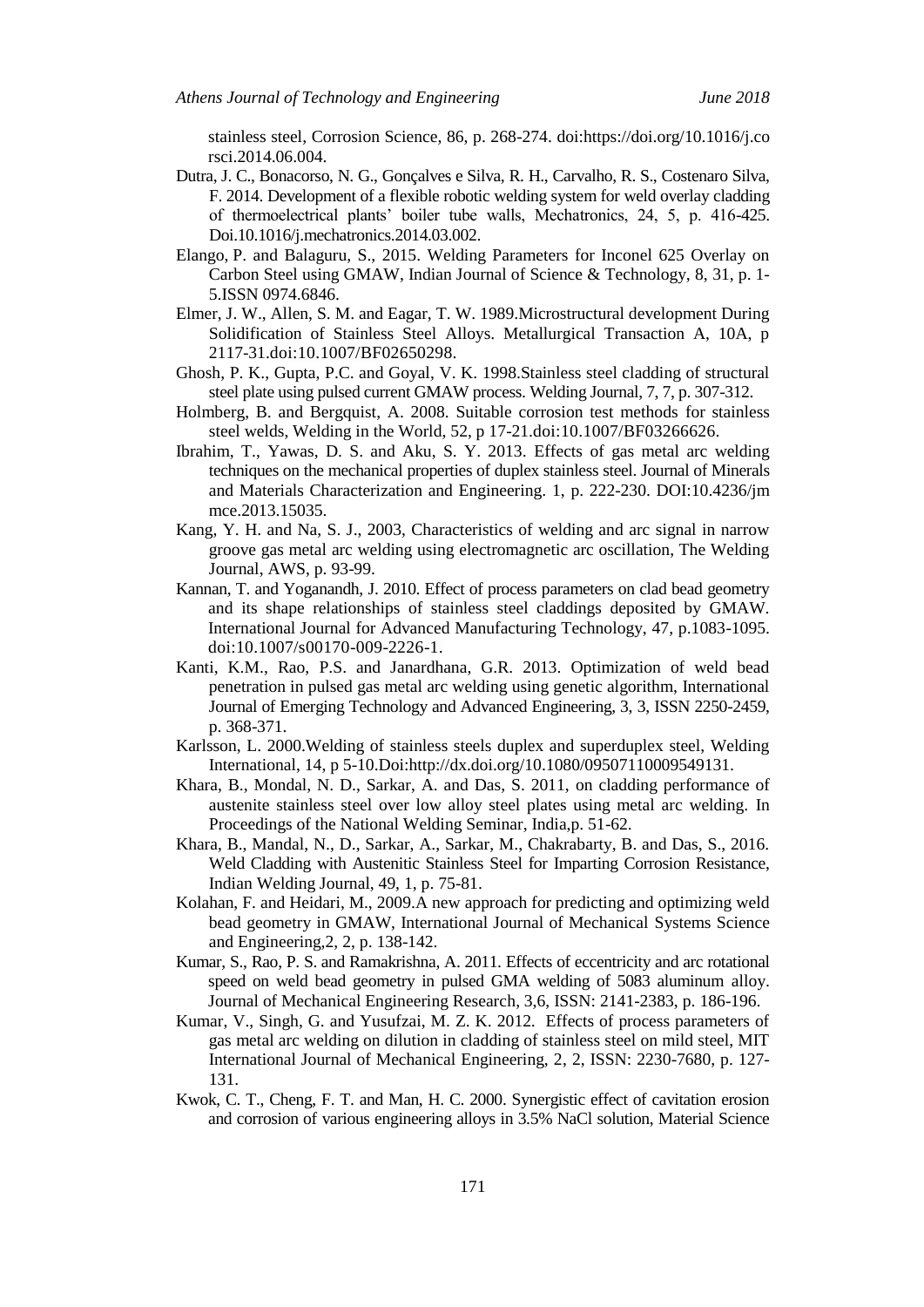Engineering Advanced, 290, p. 145-154. doi:https://doi.org/10.1016/S0921-5093 (00)00899-6

- Lai, G. and Hulsizer, P.1999. Application of type 312 stainless steel overlay for corrosion protection of batch digesters, http://bit.ly/2BYOegn.
- Lucas, W.1994. Arc surfacing and cladding processes to enhance performance in service and to repair worn components. Welding and Metal Fabrication, 62, 2, p. 55-60.
- Mondal, A., Saha, M. K., Hazra, R. and Das, S., 2016. Influence of heat input on weld bead geometry using duplex stainless steel wire electrode on low alloy steel specimens, Journal of Cogent Engineering, 3, p. 1-14.doi: http://dx.doi.org/10.1080/ 23311916.2016.1143598.
- Montgomery, C. D., 1984, Design and Analysis of Experiments, New York. John Wiley & Sons, Inc.
- Munez, C. J., Utrilla, M. V., Ureńa, A. and Otaro, E. 2010. Influence of the filler material on pitting corrosion in welded duplex stainless steel 2205. Welding International, 24, p. 105- 110.
- Murugan, N. and Parmar, R. S. 1997. Stainless steel cladding deposited by automatic gas metal arc welding, Welding Journal, 76, p. 391-403.
- Nadkarni, S. V. 1988. *Modern Arc Welding Technology*, Oxford & IBH Publishing Co. Pvt. Ltd.
- Nouri, M., Abdollah-zadehy, A. and Malek, F. 2005. Effect of welding parameters on dilution and weld bead geometry in cladding, Journal of Material Science & Technology, 23, 6, p. 817-822.
- Prabhu, R., Alwarsamy, T., Ramkrishnan, R. and Gargyan, P. S., 2014, Development of mathematical model for prediction of convexity index in cladding by pulsed MIG welding process. In Proceedings on International Conference on Advances in Manufacturing and Materials Engineering, Procedia Material Science, 5, p. 663- 668.
- Praveen, P., Kang, M. J. and Prasad, Y. K. D. V., 2006.Behaviour of metal transfer modes in pulse gas metal arc welding of aluminum. In Proceedings of Advanced Materials Processing Technologies Conference, Las Vegas, USA, p.1-8, 2006.
- Purslow, M. A., 2013. Advanced Robotic GMAW Cladding Process Development, Abstract prepared for The Society of Naval Architects & Marine Engineering, 2013, http://bit.ly/2E55Ehd.
- Rao, [N. V.,](http://www.sciencedirect.com/science/article/pii/S0261306910006229) Reddy, [G. M. a](http://www.sciencedirect.com/science/article/pii/S0261306910006229)nd Nagarjuna, [S.](http://www.sciencedirect.com/science/article/pii/S0261306910006229) 2011. Weld overlay cladding of high strength low alloy steel with austenite stainless steel - structure and properties, Materials and Design, 32, p. 2496-2506. https://doi.org/10.1016/j.matdes.2010.10.026.
- Rao, P. S. 2004. Development of arc rotation mechanism and experimental studies on pulsed GMA welding with and without arc rotation, Ph.D. thesis, IIT Kharagpur, India.
- Sabiruddin, K., Das, S. and Bhattacharya, A. 2009. Application of the analytic hierarchy process for optimization of process parameters in GMAW.Indian Welding Journal, 42, p. 38-46.
- Sabiruddin, K., Bhattacharya, S. and Das, S. 2013.Selection of appropriate process parameters for gas metal arc welding of medium carbon steel specimens. International Journal for Analytical Hierarchy Process, 5, p.252-266.
- Saha, M. K., Das, S., Bandyopadhyay, A. and Bandyopadhyay, S. 2012. Application of L6 orthogonal array for optimal selection of some process parameters in GMAW process. Indian Welding Journal, 45, 4, p. 41-45. doi:10.22486/iwj/2012 /v45/i4/141203.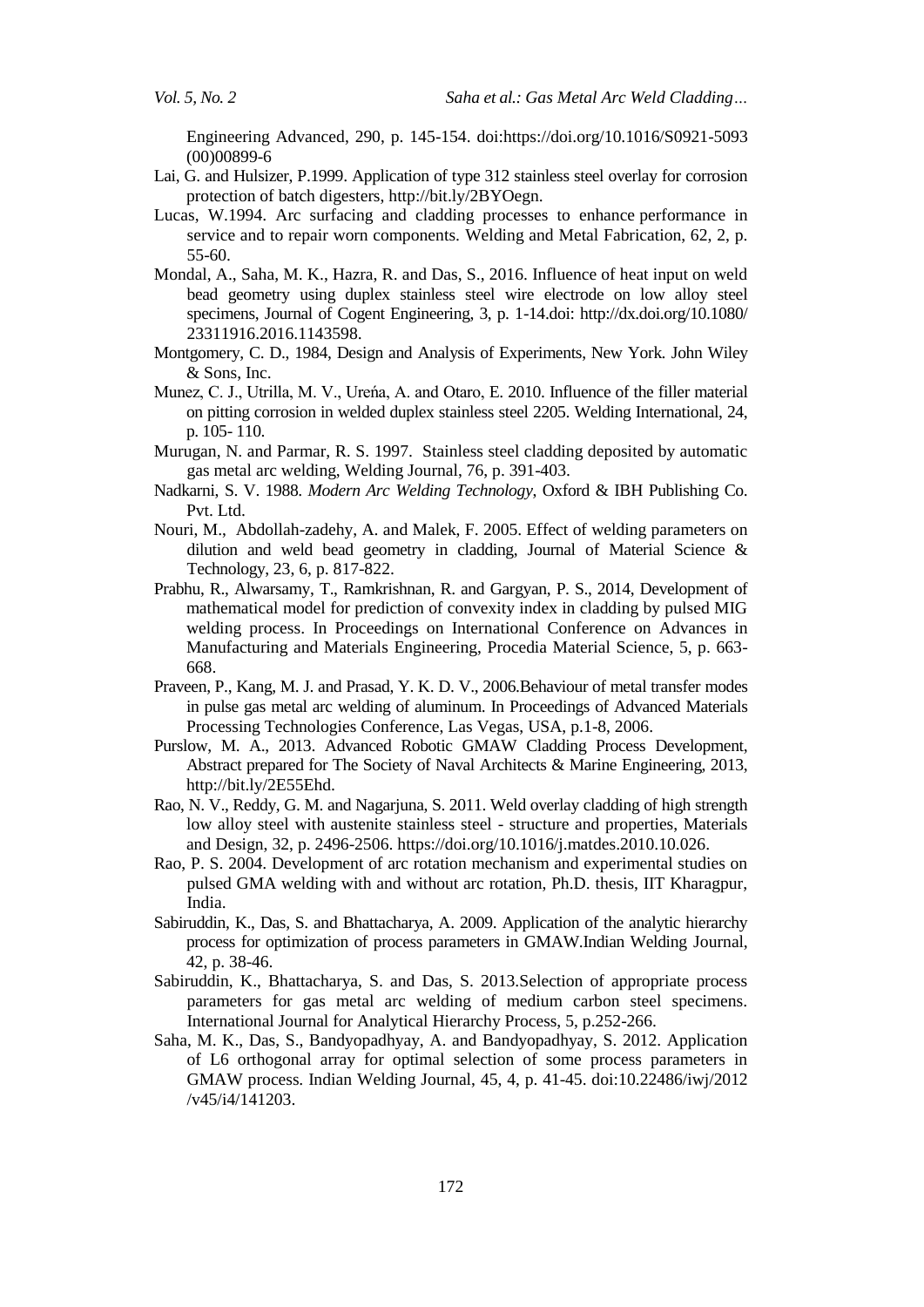- Saha, M. K. and Das, S. 2016. A review on different cladding techniques employed to resist corrosion, Journal of the Association of Engineers, India, 86, 1 and 2, ISSN 0368-1106, p.51-63.
- Saha, M. K., Mondal, A., Hazra, R. and Das, S.2015.An overview on cladding through gas metal arc welding, proceedings of national welding seminar, Jamshedpur, India.
- Sarkar, A. and Das, S. 2011.Application of grey-based Taguchi method for optimizing gas metal arc welding of stainless steel. Indian Welding Journal, 44, p.37-48.
- Senthikumar, B., Birundha, P. and Kannan, T. 2014.Modelling and simulation of austenite stainless steel claddings deposition by gmaw. International Journal of Scientific & Engineering Research, 5, ISSN 2229-5518, p. 363-370.
- [Senthilkumar, B](http://www.sciencedirect.com/science/article/pii/S0263224114005429#!). and [Kannan,](http://www.sciencedirect.com/science/article/pii/S0263224114005429#!) T., 2015. Effect of flux cored arc welding process parameters on bead geometry in super duplex stainless steel claddings, Measurement, 62, p. 127-136. Doi.10.1016/j.measurement.2014.11.007.
- Serif, E. S. M., 2011. Corrosion behavior of duplex stainless steel alloy cathodically modified with minor ruthenium additions in concentrated sulfuric acid solutions. International Journal of Electrochemical Science, 6, p. 2284-2298.
- Serif, E. S. M., 2012, Corrosion of Duplex Stainless Steel Alloy 2209 in Acidic and Neutral Chloride Solutions and its Passivation by Ruthenium as an Alloying Elements, International Journal of Electrochemical Science, 7, p. 2374-2388.
- Shahi, A. S. and Pandey, S. 2008.Effect of auxiliary preheating of the filler wire on quality of gas metal arc stainless steel claddings. Journal of Materials Engineering and Performance, 17, p 30-36.doi:10.1007/s11665-007-9132-1.
- Shahi, A. S. and Pandey, S. 2011. Weld bead geometry optimization of preheated filler-GMAW process for stainless steel surfacing using response surface methodology. Presented in Surface Modification Technologies XXV, Session-1 (Testing and Characterization), Sweden.
- [Shen, Z., Chen,](http://www.sciencedirect.com/science/article/pii/S1044580315000595#!) Y., [Haghshenas,](http://www.sciencedirect.com/science/article/pii/S1044580315000595#!) M., [Nguyen,](http://www.sciencedirect.com/science/article/pii/S1044580315000595#!) T., [Galloway, J](http://www.sciencedirect.com/science/article/pii/S1044580315000595#!). and [Gerlich,](http://www.sciencedirect.com/science/article/pii/S1044580315000595#!) A.P., 2015. Interfacial microstructure and properties of copper clad steel produced using friction stir welding versus gas metal arc welding, Materials Characterization, 104, p. 1-9. Doi.10.1016/j.matchar.2015.02.022.
- Sreeraj, P. and Kannan, T. 2012.Modelling and prediction of stainless steel clad bead geometry deposited by GMAW using regression and artificial neural network models. Advances in Mechanical Engineering, 2012, p. 001-012. doi: 10.1155/20 12/237379.
- Sreeraj, P., Kannan, T. and Maji, S. 2013a. Simulation and parameter optimization of gmaw process using neural networks and particle swarm optimization algorithm, International Journal of Mechanical Engineering & Robotics Research, 2, ISSN 2278-0149, p. 130-146.
- Sreeraj, P., Kannan, T. and Maji, S. 2013b. Sensitivity analysis of process parameters in cladding of stainless steel by GMAW, Journal of Machine Design, 5, 1, ISSN-1821-1259, p. 001-010.
- Sreeraj, P., Kannan, T. and Maji, S., 2013c.Optimization of weld bead geometry for stainless steel cladding deposited by GMAW, American Journal of Engineering Research, 02, 5, p.178-187.
- Sugitiani, Y., Kobayashi, Y. and Murayama, M. 1991. Development and application of automatic high speed rotation arc welding, Welding International, 5, 7, p. 577-583.
- Tasalloti, H., Kah, P. and Martikainen, J. 2014.Effects of welding wire and torch weaving on GMAW of S355MC and AISI 304L dissimilar welds. International Journal of Advance Manufacturing Technology, 6, 71, p. 197–205.doi:10.1007/s00170-013- 5484-x.